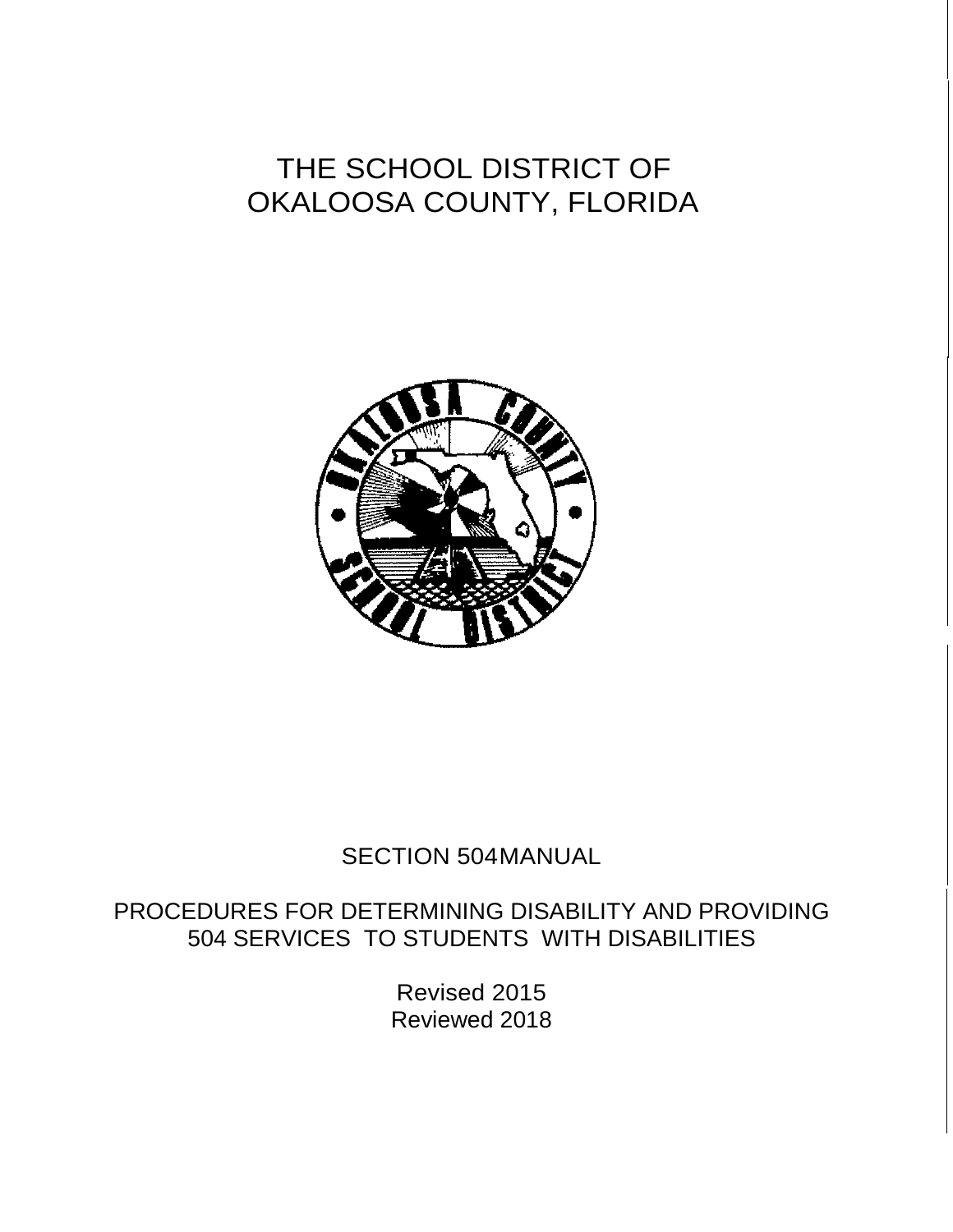## **SECTION 504 MANUAL**

## **PROCEDURES FOR DETERMINING DISABILITY AND PROVIDING 504 SERVICES TO STUDENTS WITH DISABILITIES**

The School Board of Okaloosa County, Florida The School Board of Okaloosa County, Florida

Cathura Dm.gn

h Jackson, Superintendent

November 9, 2015<br>
Date **November 9, 2015**<br>
Date **Date** Date **Date Date Date Date Date Date**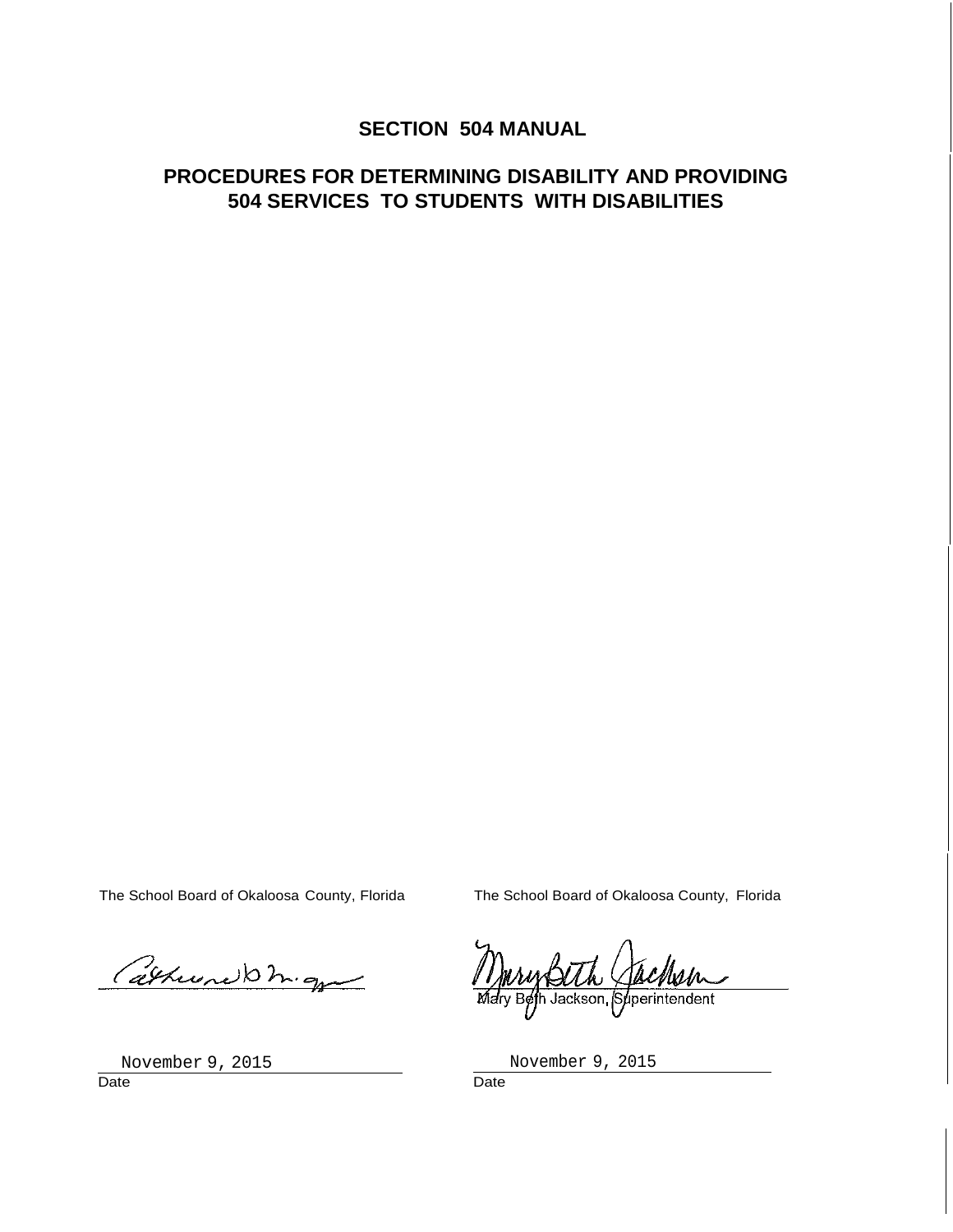## **Table of Contents**

| I. |    |                                                                                                  |  |
|----|----|--------------------------------------------------------------------------------------------------|--|
| Ш. |    |                                                                                                  |  |
|    |    |                                                                                                  |  |
|    |    |                                                                                                  |  |
|    | В. | What about persons with a "record of' or those "regarded as" having an impairment?5              |  |
|    | C. |                                                                                                  |  |
|    | D. |                                                                                                  |  |
|    | Ε. |                                                                                                  |  |
|    | F. | Are students who are receiving ESE/special education services covered by Section 504?  6         |  |
|    | G. | What are some examples of students who may be covered under Section 504, but are not covered     |  |
|    |    |                                                                                                  |  |
|    | Н. | Is every student dismissed from an ESE program automatically covered under Section 504?  6       |  |
|    | Τ. | Is every student referred for an ESE evaluation and found ineligible automatically covered under |  |
|    |    |                                                                                                  |  |
|    |    |                                                                                                  |  |
|    |    | APPENDIX A Procedures and Forms for Providing Accommodations for Students with                   |  |
|    |    |                                                                                                  |  |
|    |    | 504 Procedures Checklist for Determining Disability and Accommodations (MIS 6309) 9a             |  |
|    |    |                                                                                                  |  |
|    |    | Form Letter for use in Making Simple/Obvious Physical Accommodations (MIS 6311) 9c               |  |
|    |    |                                                                                                  |  |
|    |    |                                                                                                  |  |
|    |    |                                                                                                  |  |
|    |    |                                                                                                  |  |
|    |    |                                                                                                  |  |
|    |    |                                                                                                  |  |
|    |    |                                                                                                  |  |
|    |    |                                                                                                  |  |
|    |    |                                                                                                  |  |
|    |    |                                                                                                  |  |
|    |    |                                                                                                  |  |
|    |    |                                                                                                  |  |
|    |    |                                                                                                  |  |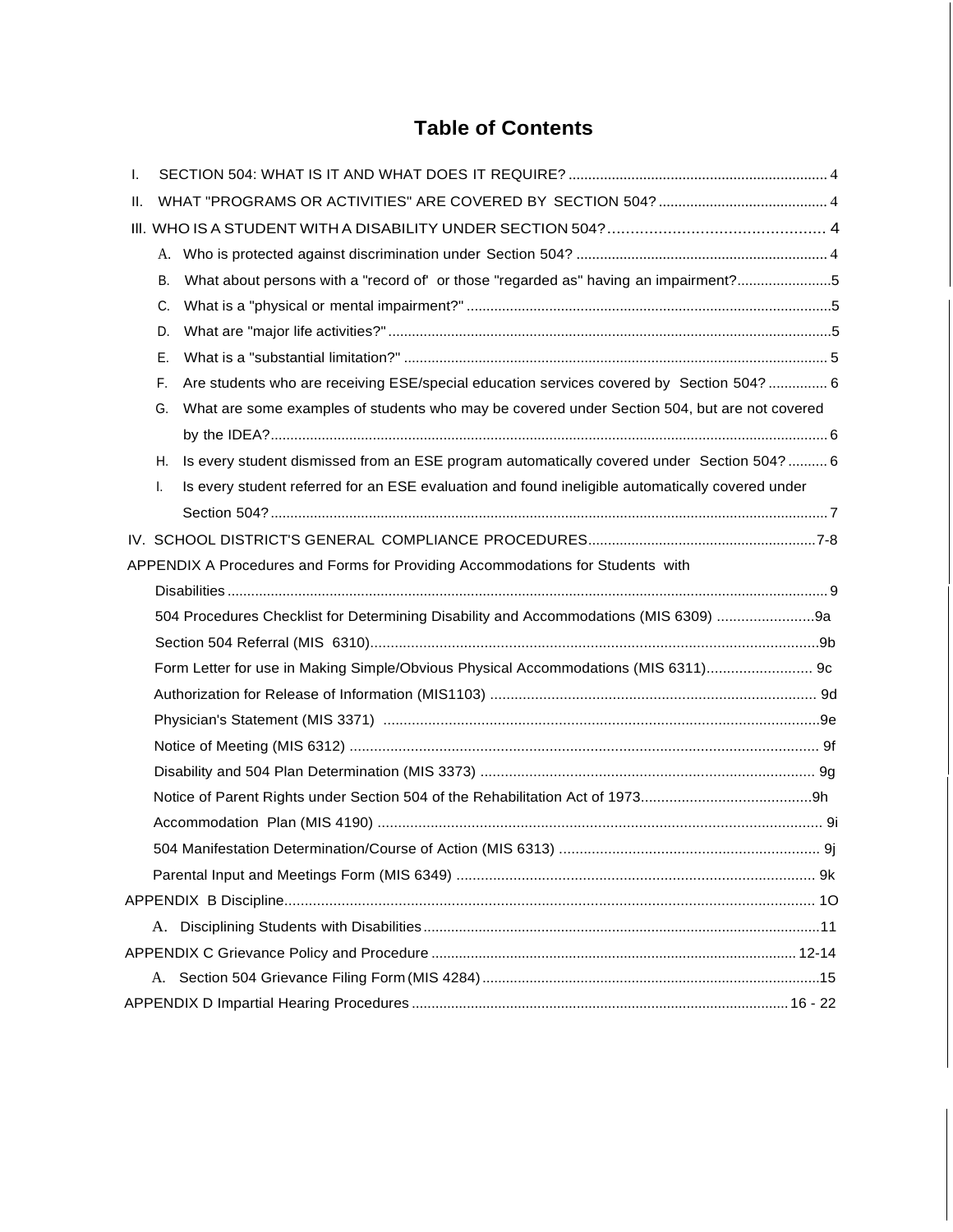## **PURPOSE OF MANUAL AND BRIEF OVERVIEW OF SECTION 504**

#### **I. SECTION 504: WHAT IS IT AND WHAT DOES IT REQUIRE?**

"Section 504" is short for Section 504 of the Rehabilitation Act of 1973. It is an anti-discrimination law that was enacted in 1973. In essence, Section 504 provides that:

No otherwise qualified individual with a disability in the United States...shall, solely by reason of her or his disability, be excluded from the participation in, be denied the benefits of, or be subjected to discrimination under any program or activity receiving Federal financial assistance.

#### 29 U.S.C. § 794.

In general, the intent of Section 504 is to prohibit discrimination solely on the basis of disability and to afford equal access for individuals with disabilities *to* all programs, activities and benefits offered by federal fund recipients, such as school systems. With respect to educational services, the 504 regulations require a "free appropriate public education" to be provided that is defined as the provision of regular or special education and related aids and services that are designed to meet the educational needs of a student with a disability as adequately as the educational needs of nondisabled students are met. 34 C.F.R. § 104.33.

In 1977, the U.S. Department of Education issued regulations in order to clarify obligations under Section 504. These regulations can be found at 34 C.F.R § 104 and their requirements have been incorporated into the procedures contained in this Manual.

#### **II. WHAT "PROGRAMS OR ACTIVITIES" ARE COVERED BY SECTION 504?**

All of the programs or activities operated by the School Board of Okaloosa County are subject to the antidiscrimination provisions of Section 504. Students with disabilities, therefore, cannot be discriminated against within the school environment or with respect to any school activities. As part of ensuring that equal access is afforded to students with disabilities, school personnel may be required to provide some of them with educational accommodations in accordance with the procedures herein that are necessary to ensure that the student's educational needs are met as adequately as those of nondisabled students.

#### **Ill. WHO IS A STUDENT WITH A DISABILITY UNDER SECTION 504?**

504 regulations provide definitions relevant to whether a student is disabled under Section 504.

#### A. Who is protected under Section 504?

An individual with a disability under Section 504 is defined as any person who:

- 1. Has a physical or mental impairment that substantially limits one or more major life activities.
- 2. Has a record or history of such impairment.
- 3. Is regarded as having impairment.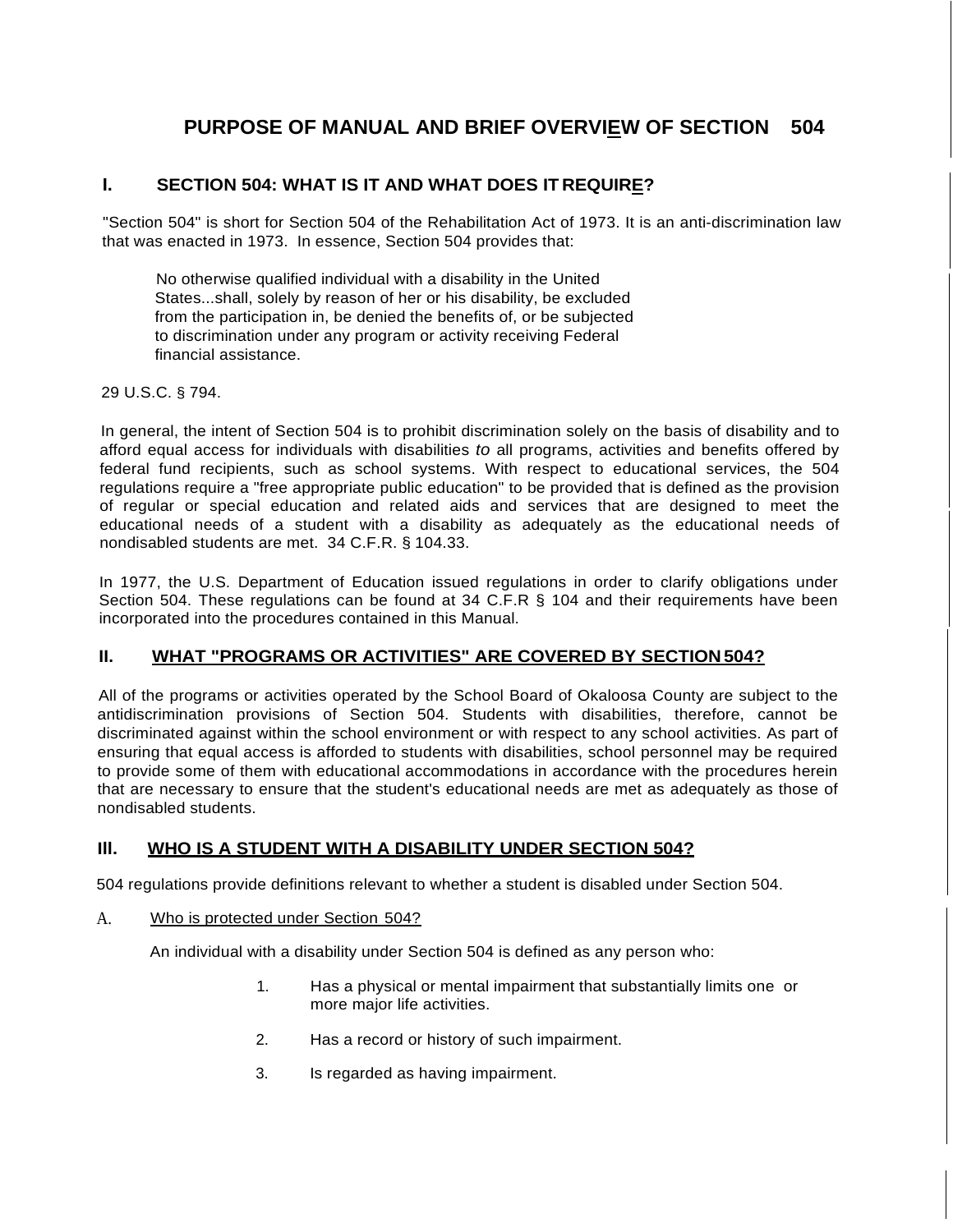For purposes of making 504 determinations, the pertinent questions are:

- 1. Whether the student is disabled because he/she has a physical or mental impairment that substantially limits a major life activity; and
- 2. If so, whether the student needs 504 services in order that his/her educational needs are met as adequately as those of nondisabled students.

It could be that a student is found to have a disability, but is not in need of services because his/her educational needs are being met as adequately as those of nondisabled students. In other cases, a student may be disabled and in need of 504 educational services that will be determined and reflected in a 504 Plan.

In making the determination as to whether a student has a disability (question 1. above), it is important to note that the positive effects of any medications or other measures that are being used by the student are not considered. For instance, a student with ADHD who is on medication may not exhibit any symptoms but still may be disabled when the medication's effects are not considered. However, the positive effects of such measures can be considered when determining whether the student needs educational services and a 504 Plan (question 2. above).

#### B. What about persons with a "record of' or those "regarded as" having animpairment?

Students cannot be discriminated against because of a record of or history of having a disability or because the School System regards a student as disabled. For example, a student who has a history of cancer that has been successfully treated could not be excluded from extracurricular activities based solely upon his "record of' cancer, if the student is otherwise qualified to participate in a certain activity. Similarly, a student who tests positive with the HIV virus could not be excluded from school because he is "regarded as" disabled by school personnel, even though he presently has no condition that is substantially limiting a major life activity.

#### C. What is a "physical or mental impairment"?

A physical or mental impairment is:

- 1. any physiological disorder or condition, cosmetic disfigurement, or anatomical loss affecting one or more of the following body systems: neurological; musculoskeletal; special sense organs; respiratory, including speech organs; cardiovascular; reproductive; digestive; genitourinary; hemic and lymphatic; skin; and endocrine; or
- 2. any mental or psychological disorder.

#### D. What are "major life activities"?

"Major life activities" include, but are not limited to, activities such as caring for self, performing manual tasks, walking, seeing, hearing, speaking, breathing, learning and working, eating, sleeping, standing, lifting, bending, reading, concentrating, thinking and communicating, and the operation of major bodily functions. The major life activity affected and how it manifests itself in a school environment is particularly important in determining what accommodations a student may need in order to equally access a program or activity.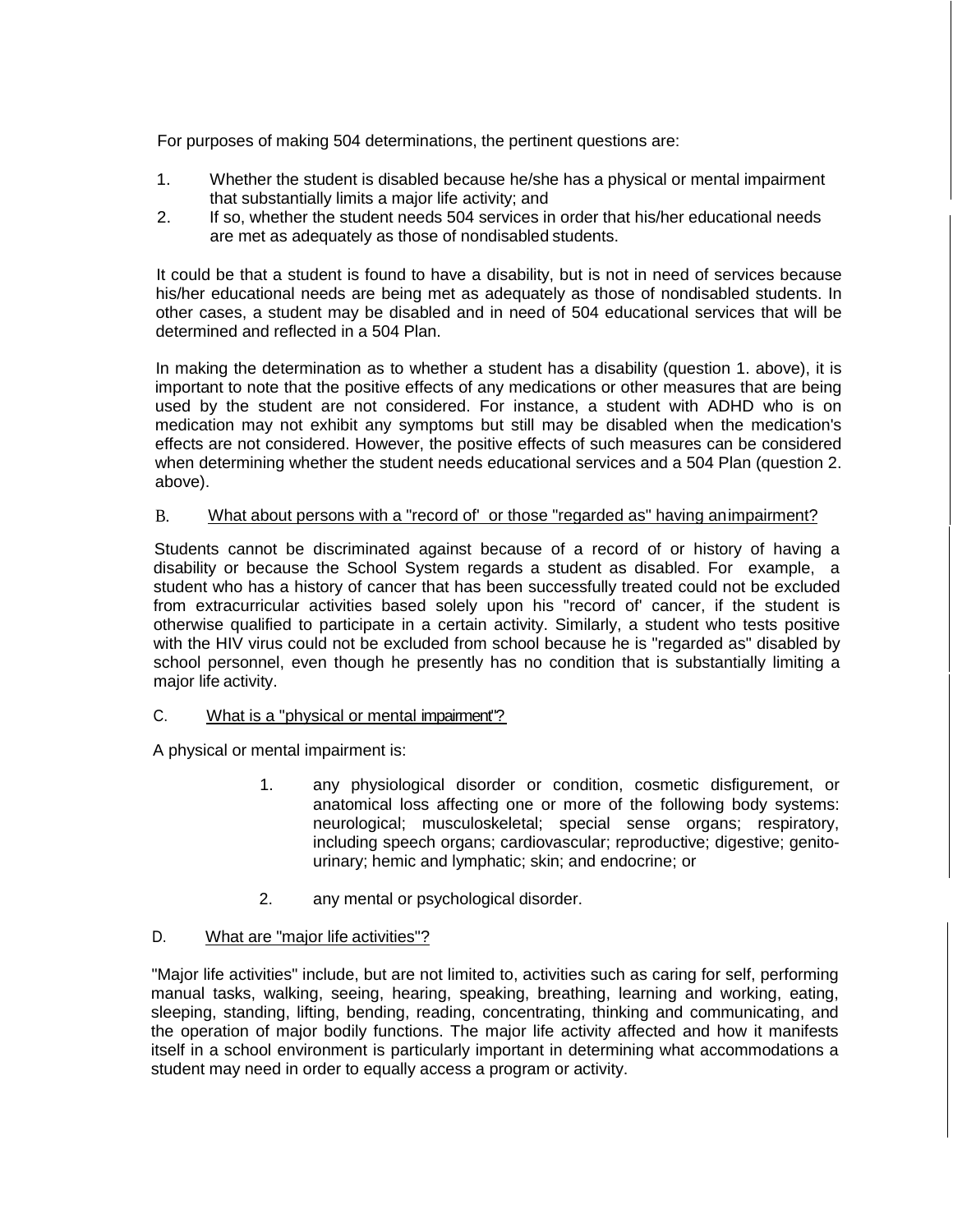#### E. What is a "substantial limitation"?

Several courts have found that a student does not have a disability simply because an impairment prevents a person from performing a particular activity in a better or in the best way. Rather, a student's ability to perform a major life activity is to be compared to the ability of the average student to perform the same activity or skill. Thus, if the major life activity of "learning" is at issue, the fact that a student is making passing or even below average grades is a factor to consider in determining whether the student truly has a disability. Of course, any student who could perform better in the area of learning than he/she actually is, for whatever reason, should be provided extra assistance by school personnel, including the provision of an AIP or other appropriate instructional assistance. However, a student does not need to be considered "disabled" to receive such assistance. Only where a student truly meets the definition of an "individual with a disability" does Section 504 come into play.

#### F. Are students who are receiving ESE/special education services covered by Section 504?

Obviously, students with disabilities that are found to substantially limit a major life activity such as learning, reading, concentrating or thinking are generally evaluated and found eligible for and are educated through the special education/ESE process contemplated by the Individuals with Disabilities Education Act (IDEA) and are provided ESE services through an IEP. As students with disabilities, ESE students, therefore, are protected against disability discrimination under Section 504, but their learning needs require more than regular education accommodations under Section 504.

Where a student is suspected of having a condition that substantially limits a major life activity like learning, school personnel should first follow the process of referring and evaluating the student for ESE consideration to determine whether a disability exists and whether the student more than accommodations are required. After the referral process is complete and evaluations are conducted, if the student is found not eligible for ESE services, then a referral needs to be made to consider whether there is a physical or mental impairment that constitutes a disability under Section 504 and, if so, whether the student may need some services set out in a Section 504 Plan.

#### G. What are some examples of students who may be covered under Section 504 but are not covered by the IDEA?

Students who may need accommodations or other services under Section 504 (to ensure that their educational needs are met as adequately as the needs of nondisabled students) but who are not in need of ESE services under IDEA may include the following:

- 1. Alcoholics or drug addicted students, if they are not currently engaging in the illegal use of drugs;
- 2. Students with diseases, such as AIDS, tuberculosis or Hepatitis-B;
- 3. Students with medical conditions, such as juvenile rheumatoid arthritis, asthma, severe allergies, diabetes, heart disease, epilepsy or Attention Deficit Hyperactivity Disorder (ADHD);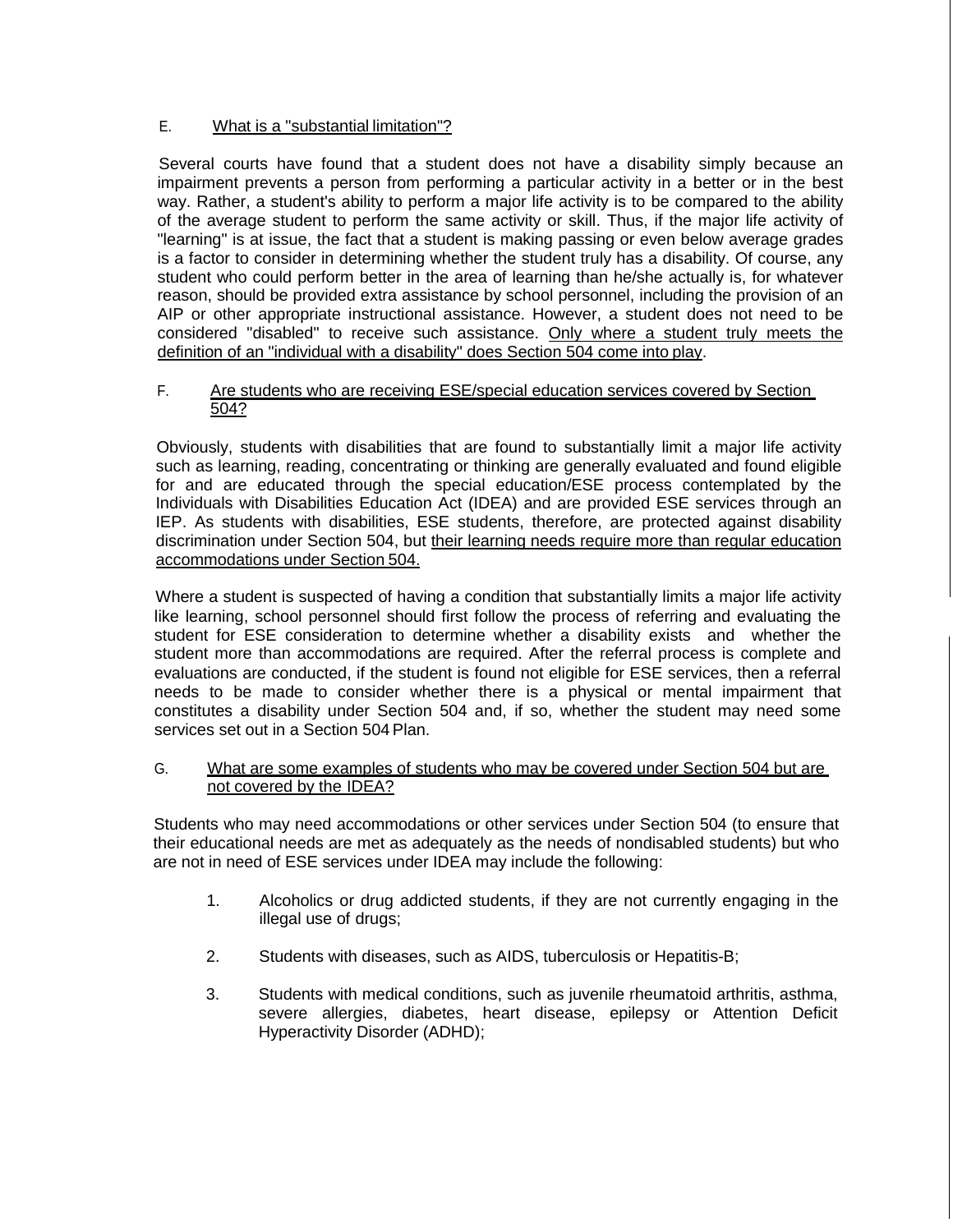- 4. Students who are physically disabled but not in need of ESE services, such as a student with cerebral palsy who needs a special desk or a student who needs only catheterization or some other school health service; or
- 5. Students with temporary disabilities, such as students with broken limbs or students otherwise injured in accidents.

#### H. Is every student dismissed from an ESE program automatically covered under Section 504?

Every student dismissed from ESE is not automatically a student with a disability covered under Section 504. However, when a student is dismissed from ESE, the staffing specialist or ESE designee must notify the school-based Section 504 Coordinator in order *to* ensure a smooth transition and to ensure that the student's once-recognized disability does not begin again to adversely affect educational performance such that a 504 disability is recognized, 504 accommodations or services are needed, or a referral for ESE services is indicated.

#### I. Is every student referred for an ESE evaluation and found ineligible automatically condition under Section 504?

When a student is evaluated and found ineligible for ESE services, this does not mean that he or she is automatically disabled under Section 504. However, the staffing specialist or ESE designee must notify the school-based Section 504 Coordinator of the determination of ineligibility so that the schoolbased committee can meet and ensure that the student is not a student with a disability under Section 504 and/or in need of accommodations or other services under Section 504.

#### **IV. SCHOOL DISTRICT'S GENERAL COMPLIANCE PROCEDURES**

#### A. District Assurance

The Okaloosa County School District must provide to the U.S. Department of Education written assurance of nondiscrimination as a condition of the receipt of federal funds. Such an assurance is signed annually by the Superintendent.

#### B. Appointment of District Section 504 Coordinator

The District must appoint a Section 504 Coordinator. The Okaloosa County School District's 504 Coordinator is:

> Program Director, Student Intervention Services 504 Compliance Officer 120 Lowery Place, S.E. Fort Walton Beach, Florida 32548 Phone: 850-833-5861 Fax: 850-301-3055

#### C. Appointment of School-based Section 504 Coordinator

Each school principal shall appoint a school-based Section 504 Coordinator who will be charged with following the procedures contained in this Manual.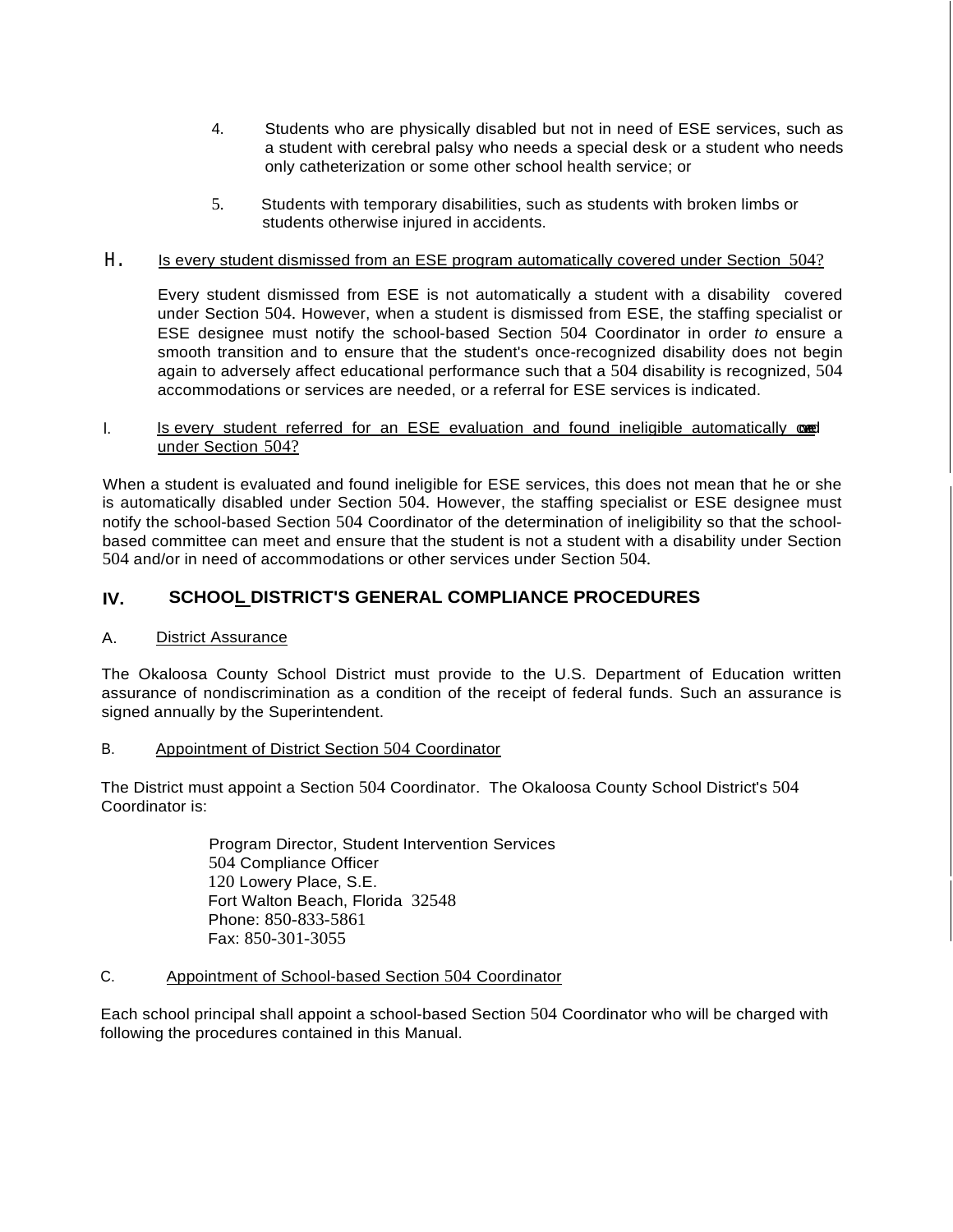#### D. **Informal Grievance Procedures**

The District maintains informal grievance procedures to resolve complaints of discrimination under Section 504. These grievance procedures are contained in Appendix C of this Manual.

#### E. Impartial Hearing Procedures

The district maintains formal impartial hearing procedures with respect to complaints concerning any action regarding the identification, evaluation or educational placement of a student under Section 504. Applicable procedures are contained in Appendix D of this Manual.

#### F. Notice of Nondiscrimination

The District must provide notice to students and parents of its nondiscrimination policy. The notice contains the name of the compliance officer and is posted in each school. The Director of Student Services is responsible for ensuring that this requirement is met In addition, students and their parents must be notified annually of the district's responsibilities under Section 504. This requirement will be met by incorporating this notice in the Code of Student Conduct and/or the Student Handbook for each school.

#### G. Notice of Parent Rights under Section 504

Parents of students with disabilities are to be provided with notice of any action taken regarding the identification, evaluation or educational placement of their child and are to receive Notice of their rights under Section 504. This is accomplished through the use of and provision of appropriate forms, including the Notice of Parent Rights under Section 504, as well as the publication of the Rights in the Code of Student Conduct and/or the Student Handbook for each school.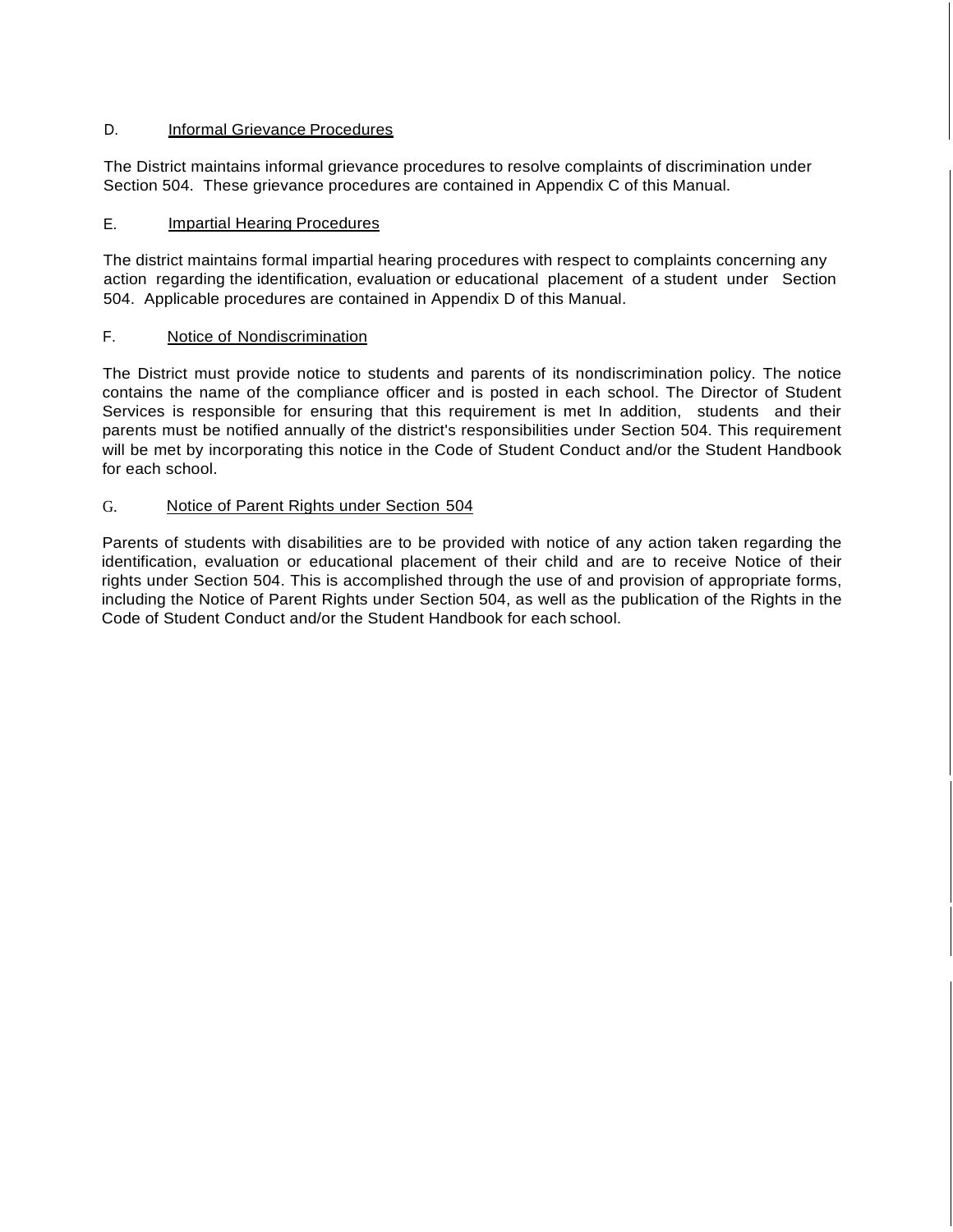## APPENDIX A

PROCEDURES AND FORMS FOR DETERMINING DISABILITY AND PROVIDING 504 SERVICES TO STUDENTS WITH DISABILITIES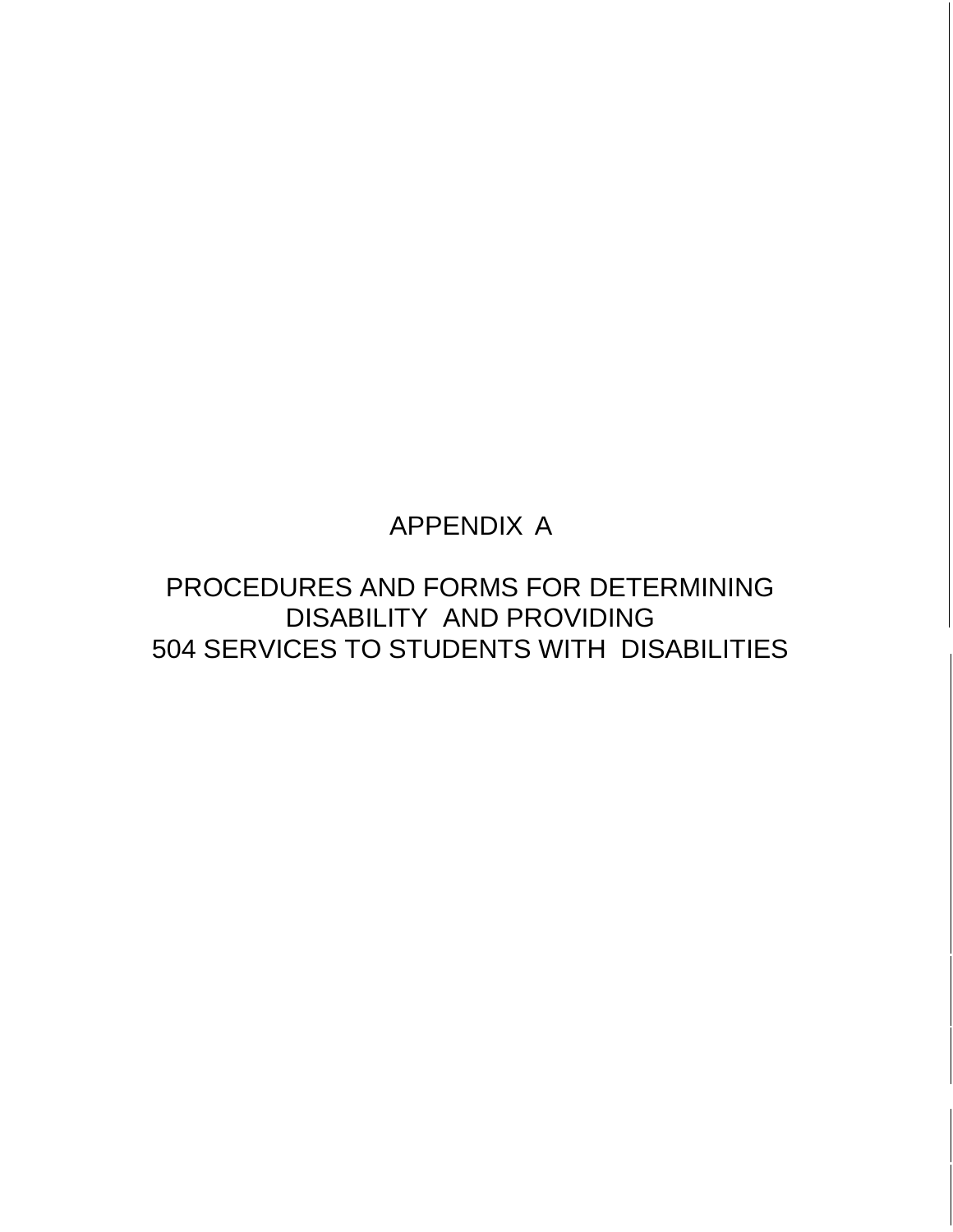#### OKALOOSA COUNTY SCHOOL DISTRICT STUDENT INTERVENTION SERVICES 504 PROCEDURES CHECKLIST FOR DETERMINING DISABILITY AND PROVIDING 504 SERVICES

Student Name: — — — — — — — — — — — — — — — — — — Date:

- D Referral Referral should be made when there is reason to believe or reason to suspect that a student may be a student with a disability in need of special services under Section 504. A referral may be initiated by parents, school personnel or the student The referral form must be completed and foiwarded to the local school's 504 Coordinator (MIS 6310). lfthe student has already been referred and evaluated for ESE but was found ineligible, proceed with 504 consideration of a disability and need for 504 services.
	- o Where a st udent <sup>1</sup> s disability is clearly observable and a physical accommodation is clearly needed, no.formal meeting or review of information is necessary. Provide immediate accommodations needed and notify the student's parents by letter from the school principal/designee. (MIS 6311). For such students, the process is complete once the letter has been sent to the parents, along with a copy of the Notice of Parent Rights under Section 504. Where the stude nt 's condition requires a Health Plan, the process for developing and providing a Health Plan should be followed, and the process is complete once the parents are provided with a copy of the Notice of Parent Rights under Section 504.\*
- D Authorization for Release of Information If information from an outside provider or other person/agency is needed to determine existence of physical or mental condition, ask parents to sign Authorization for Release. (MIS 1103)
- D Physician's Statement If medical information is needed to determine existence of condition or how it impacts majorlife activities, Physician 's Statement is completed by the student's physician. (MIS 3371)
- D Notice of 504 Meeting Once sufficient data has been collected to indicate a possible disability or need for 504 services, the Notice of 504 Meeting (MIS 6312) shall be sent to the parents of the student and school invitees should be notified of the meeting. Enclose Notice of Parent Rights along with Notice of Meeting.
- D Disability and 504 Services Determinations School 504 Committee will meet to determine existence of disability and whether 504 services are needed. Disability and 504 Plan Determination Form (MIS 3373) will be completed and a copy provided to parents or mailed if they choose not to attend meeting.
- D Parental Input and Meeting Form (MIS 6349)
- D Notice of Parent Rights under Section 504 must always be provided to parents or mailed ifthey do not attend the meeting.

NOTE: If it is found that student does not have a disability, procedure is complete when copies of documentation and Notice of Parent Rights are provided to the parents.

- D 504 Plan Where student is found disabled and in need of 504 services, a Plan will be developed (MIS 4190). Copies of all documentation shall be provided to the parents and originals will be kept in the school folder.
- D 504 Plan Implementation All staff responsible for providing accommodations or other 504 services must be notified of their responsibilities for immediate implementation. At any time appropriate, the Plan or a student's continuing need for 504 services should be reviewed. It is best practice to review the disability determination and Plan at least annually. Use the Notice of Meeting (MIS 6312) to notify parents, and if changes are made to the disability determination or the 504 Plan, provide the parents with a copy of all relevant documentation and a copy of the Notice of Parent Rights under Section 504.

\*It is important to note that a Health Plan is an Accommodation Plan for purposes of Section 504. Thus, it is assumed that these students are students with disabilities and, therefore, are protected against disability discrimination. For this reason, their parents must be provided with Notice of Parent Rights under 504 at least annually.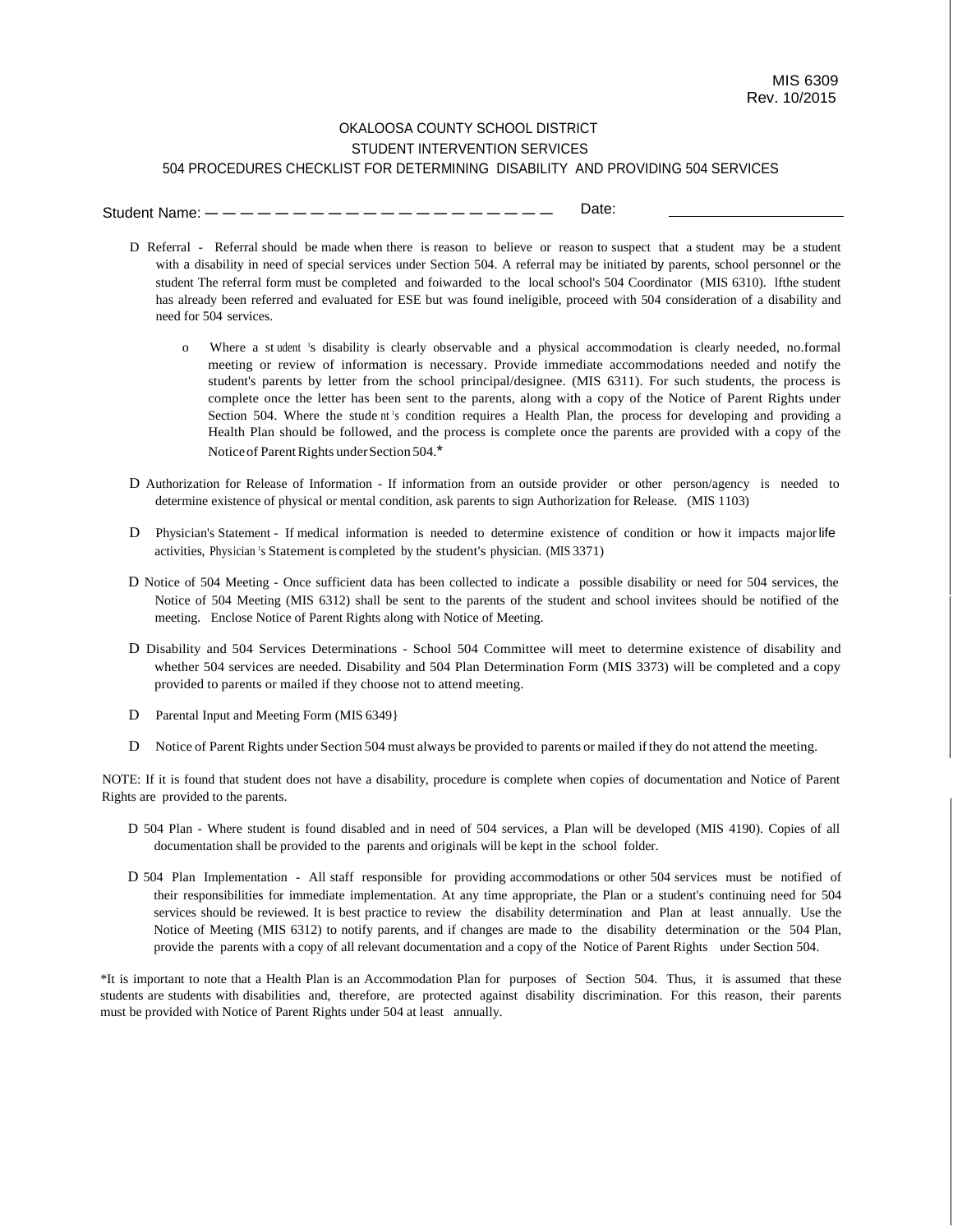**MlS6310**

## **OKALOOSACOUNTYSCHOOLDISTRICT STUDENT INTERVENTION SERVICES SECTION 504 REFERRAL**

| Student's Name:.                                                                            | $DOB: \begin{tabular}{ c c c } \hline \multicolumn{3}{ c }{\textbf{DOB}}: & \multicolumn{3}{ c }{\textbf{O}}: & \multicolumn{3}{ c }{\textbf{OOB}}: \\ \hline \multicolumn{3}{ c }{\textbf{DOB}}: & \multicolumn{3}{ c }{\textbf{O}}: & \multicolumn{3}{ c }{\textbf{O}}: & \multicolumn{3}{ c }{\textbf{OOB}}: & \multicolumn{3}{ c }{\textbf{OOB}}: & \multicolumn{3}{ c }{\textbf{OOB}}: & \multicolumn{3}{ c }{\textbf{OOB}}: &$ |
|---------------------------------------------------------------------------------------------|--------------------------------------------------------------------------------------------------------------------------------------------------------------------------------------------------------------------------------------------------------------------------------------------------------------------------------------------------------------------------------------------------------------------------------------|
| School:                                                                                     |                                                                                                                                                                                                                                                                                                                                                                                                                                      |
| Yourrelationshiptothestudent:                                                               |                                                                                                                                                                                                                                                                                                                                                                                                                                      |
| Describethestudent's physical or mental condition about which you are concerned:            |                                                                                                                                                                                                                                                                                                                                                                                                                                      |
|                                                                                             |                                                                                                                                                                                                                                                                                                                                                                                                                                      |
|                                                                                             |                                                                                                                                                                                                                                                                                                                                                                                                                                      |
| Describe how the physical or mental condition affects a major life activity of the student: |                                                                                                                                                                                                                                                                                                                                                                                                                                      |
|                                                                                             |                                                                                                                                                                                                                                                                                                                                                                                                                                      |
|                                                                                             |                                                                                                                                                                                                                                                                                                                                                                                                                                      |
|                                                                                             |                                                                                                                                                                                                                                                                                                                                                                                                                                      |
|                                                                                             |                                                                                                                                                                                                                                                                                                                                                                                                                                      |
|                                                                                             |                                                                                                                                                                                                                                                                                                                                                                                                                                      |
|                                                                                             |                                                                                                                                                                                                                                                                                                                                                                                                                                      |
| Signature                                                                                   | Date                                                                                                                                                                                                                                                                                                                                                                                                                                 |
| Dateform received by these hool-based 504 Coordinator:                                      |                                                                                                                                                                                                                                                                                                                                                                                                                                      |
|                                                                                             |                                                                                                                                                                                                                                                                                                                                                                                                                                      |

The school-based 504 Coordinator will consider this referral and gather additional information where appropriate, including any medical information that is needed. Where medical or other information is needed, parent(s) will be asked to authorize release of information. Once sufficient information is gathered, it will be evaluated and reviewed bythe504 Committee.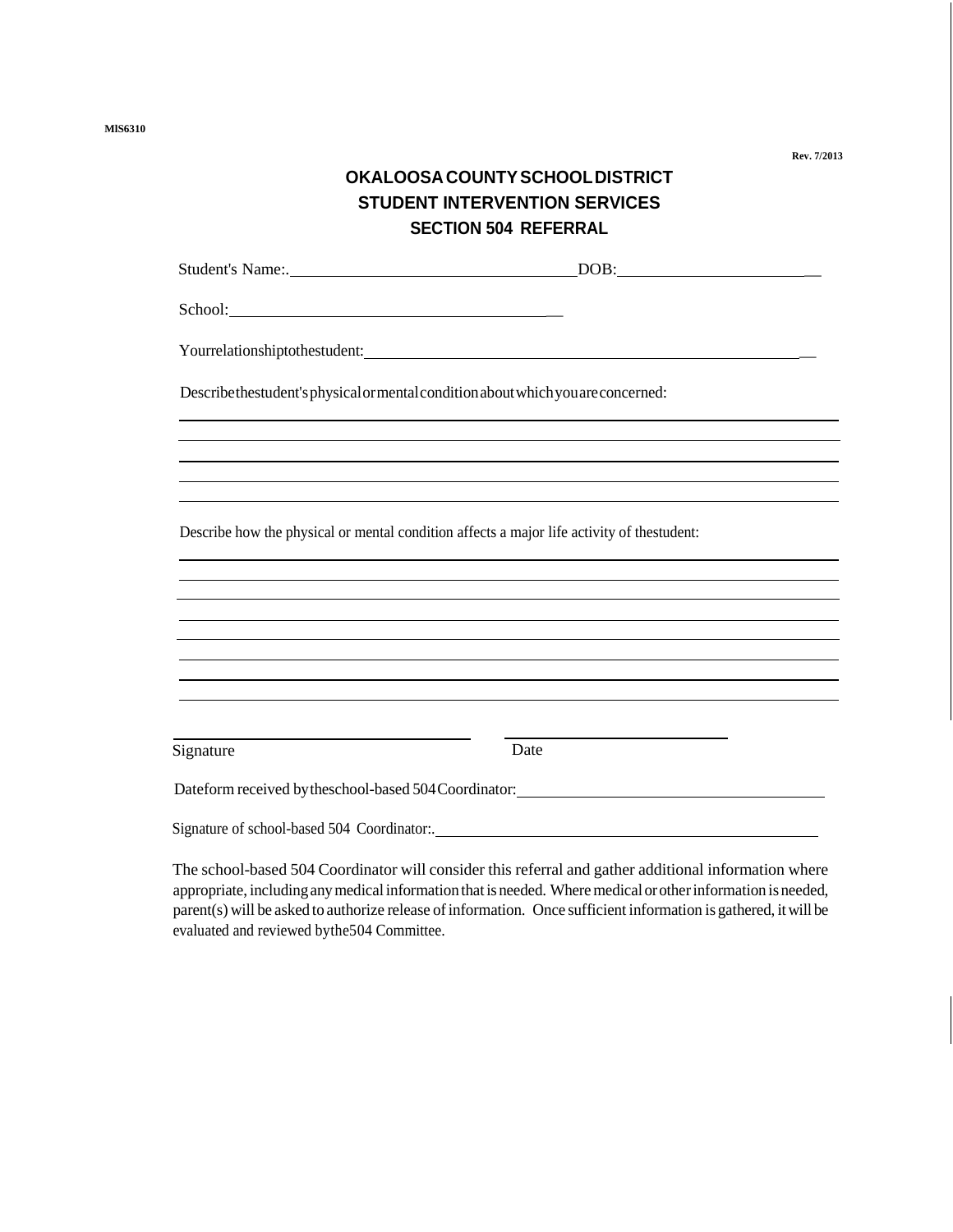#### **OKALOOSA COUNTY SCHOOL DISTRICT STUDENT INTERVENTION SERVICES Form Letter for use in Making Simple/Obvious Physical Accommodations** (on school letterhead)

#### Dear Parents

**11 11 desk11 11use of peer buddy as escort <sup>11</sup>use of special pencil, etc.).** This is to inform you that we have observed that your child, (Name of Student), has difficulty (describe life activity, such as walking, sitting, etc.) and that this affects his/her ability to equally access school activities. For that reason, we are providing him/her with flist physical accommodation, such as "a **special**

Since your child has a condition that may be protected under Section 504 of the Rehabilitation Act of 1973, I have enclosed a copy of a Notice of Parent Rights under Section 504 for your information. If you have any questions or concerns about this letter, or if you would like to meet with me to discuss this, please do not hesitate to contact me.

Sincerely,

Principal/Designee

Cc: System Section 504 Coordinator School-based 504 Coordinator Teachers(s)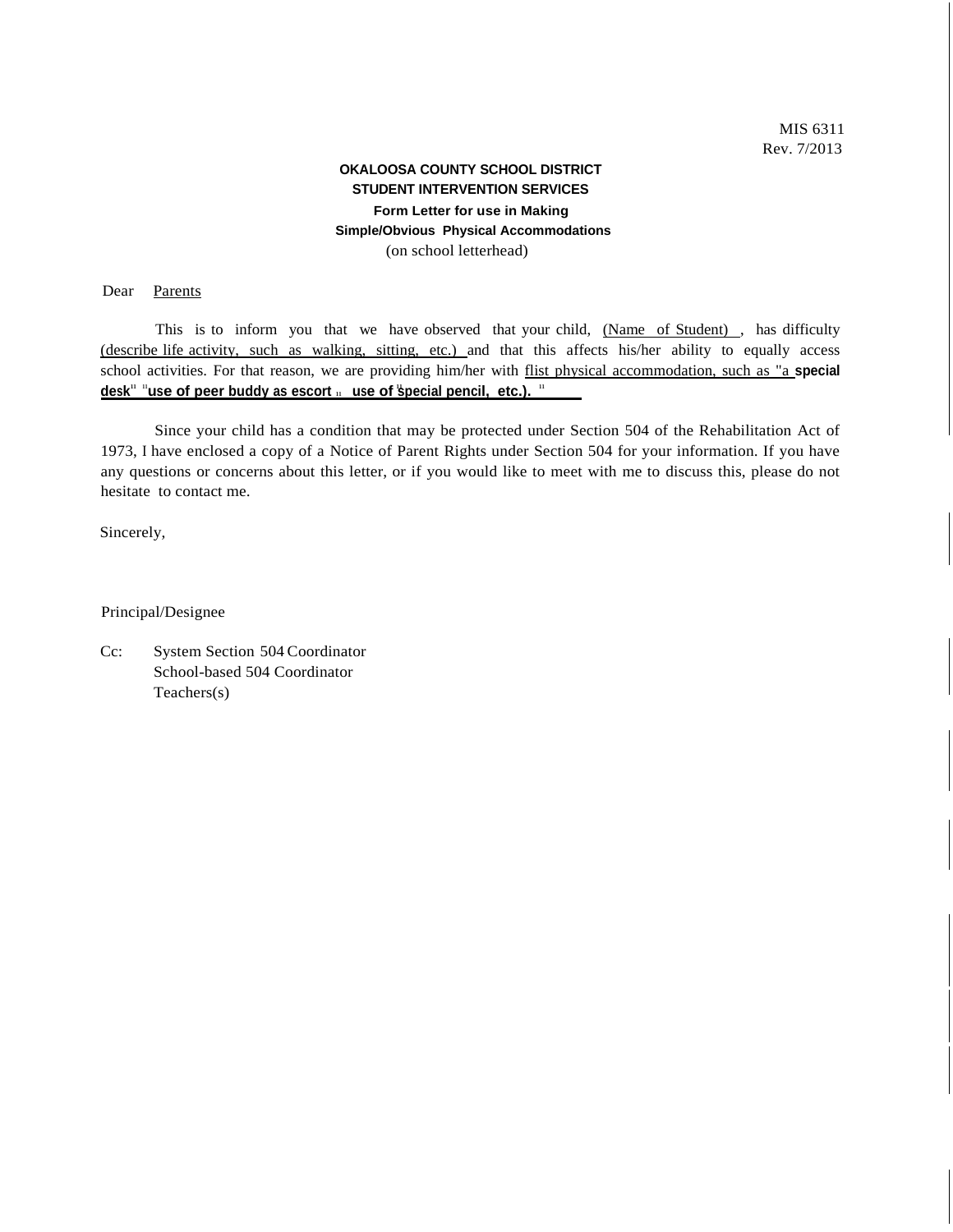**MIS 1103 Rev. 7/2013**

## **OKALOOSA COUNTY SCHOOL DISTRICT STUDENT INTERVENTION SERVICES AUTHORIZATION FOR RELEASE OF INFORMATION**

Student Name:---------------- DOB: \_

School:-------------------

I, the parent/legal guardian of the above referenced student, hereby authorize the designated agent below to communicate with, receive records from and release any and all pertinent information to the School District of Okaloosa County and,specifically,---------------------

Copies of psychological or other evaluations, medical records or other information and other pertinent information released will be used by school personnel and maintained in a fashion to protect its confidentiality. Please include in information forwarded to the School District any information concerning any medical or psychiatric diagnoses and any other information that could be relevant to educational planning or participation in school activities.

Designated Agent and Address:

Parent/Guardian Signature Date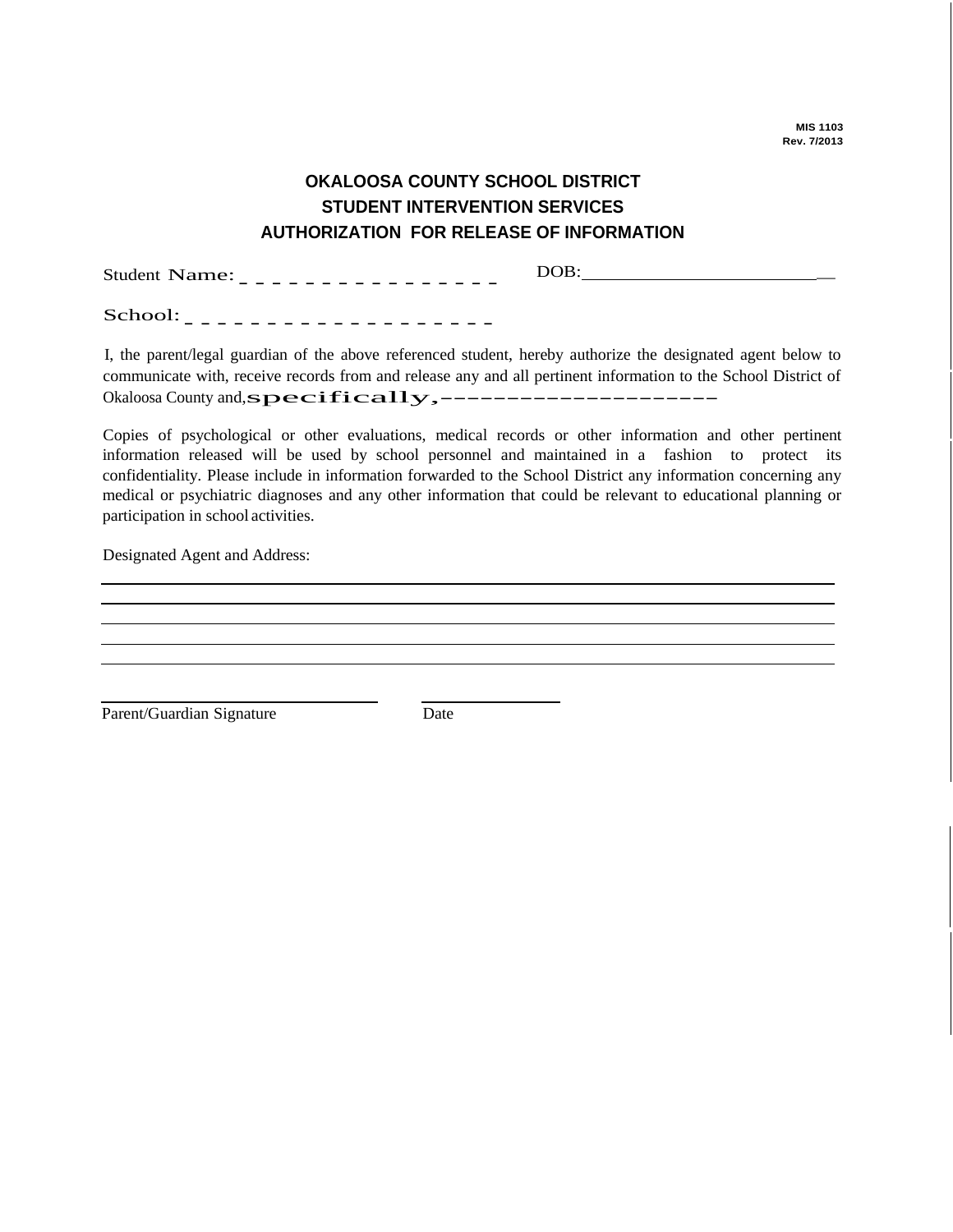**MIS 3371 Rev. 7/2013**

## **OKALOOSA COUNTYSCHOOL DISTRICT STUDENT INTERVENTION SERVICES PHYSICIAN'S STATEMENT**

| $Parent(s):$ School: School:                                                                                                                                                                                                                      |      |                         |
|---------------------------------------------------------------------------------------------------------------------------------------------------------------------------------------------------------------------------------------------------|------|-------------------------|
| The School District of Okaloosa County seeks information from you for the purpose of educational planning for<br>the above-referenced student. Please complete the form below, sign and return it to the designated school<br>agent listed below. |      |                         |
| Nature and extent of any physical/health/medical condition about which school personnel should be aware:                                                                                                                                          |      |                         |
|                                                                                                                                                                                                                                                   |      |                         |
|                                                                                                                                                                                                                                                   |      |                         |
|                                                                                                                                                                                                                                                   |      | Prognosis: Dosage: 2000 |
|                                                                                                                                                                                                                                                   |      |                         |
| How do/does the above-referenced condition(s) impact upon the student's major life activities, if at <b>all?</b>                                                                                                                                  |      |                         |
|                                                                                                                                                                                                                                                   |      |                         |
|                                                                                                                                                                                                                                                   |      |                         |
|                                                                                                                                                                                                                                                   |      |                         |
| Physician's Signature                                                                                                                                                                                                                             | Date |                         |
| Please return form to:                                                                                                                                                                                                                            |      |                         |
|                                                                                                                                                                                                                                                   |      |                         |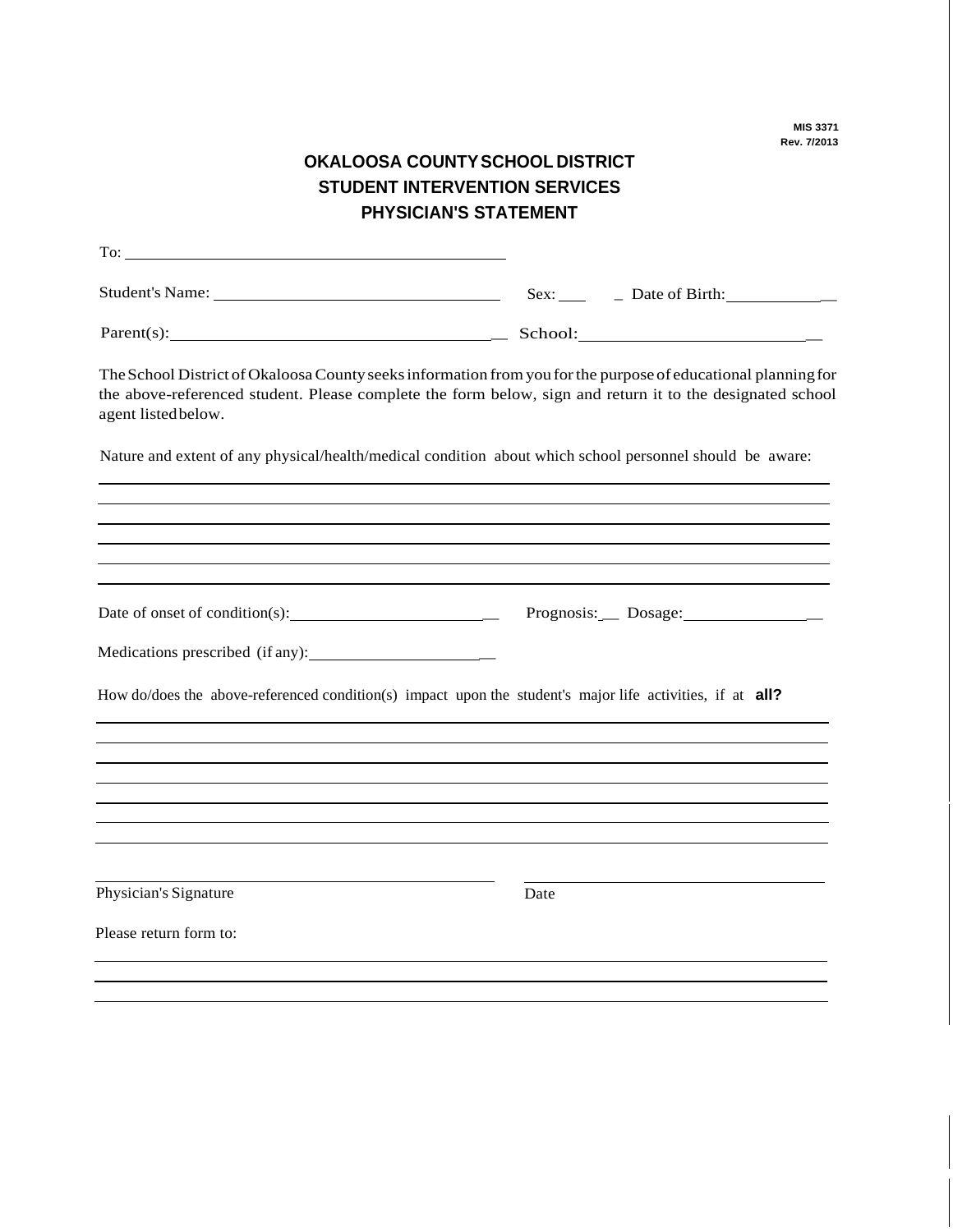**MIS 6312 Rev. 7/2013**

#### **OKALOOSA COUNTY SCHOOLDISTRICT STUDENTINTERVENTIONSERVICES NOTICE OF504 MEETING**

Date:  $- - - - - - - - - - - - - - - - -$ 

Parent(s) Name:-------------

Address:

Dear Parent(s):

This is to advise you that a meeting has been scheduled in order that school personnel may review and evaluate all available data and other relevant information pertaining to your child, . We encourage you to attend the meeting, where it will be determined whether your child is (or, as appropriate, continues to be) a child with a disability under Section 504 of the Rehabilitation Act of 1973 and, if so, whether any accommodations or other services need to be provided in order to adequately meet your child's educational needs. The meeting has been scheduled to occur on (date) at \_(time) at \_(location), \_

If you wish to attend the meeting but cannot attend on the date and time indicated, please contact me as soon as possible so that we may attempt to re-schedule the meeting. I look forward to working with you.

Sincerely,

Signature

Phone: \_

Enclosure: Notice of Parent Rights under Section 504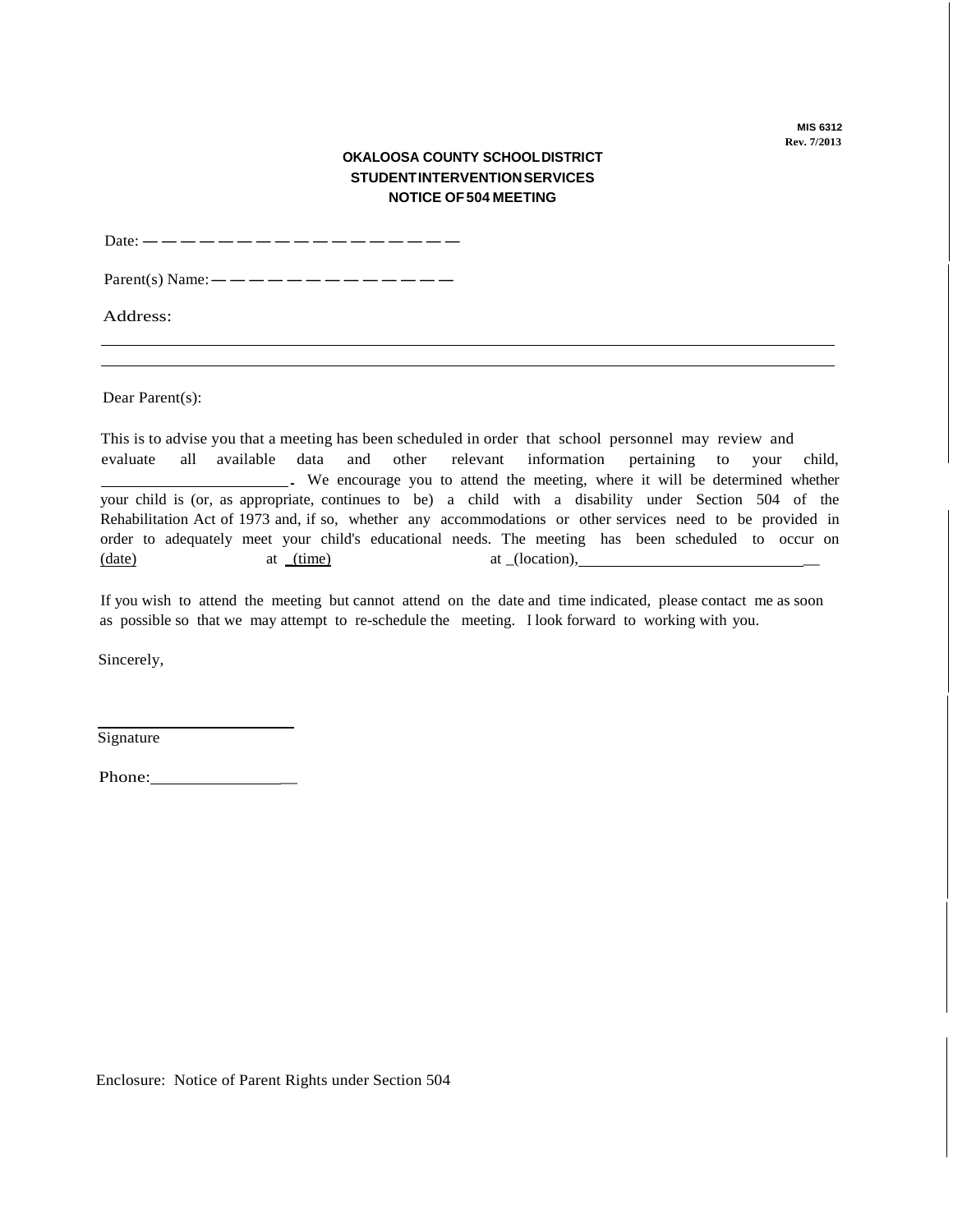## Suggested Form for Consideration OKALOOSA COUNTYSCHOOLDISTRICT STUDENT INTERVENTION SERVICES

I Student School Date of Birth Grade

### **SECTION 504 EVALUATION/REEVALUATION REVIEW MEETING**

| l his<br>held<br>Meetina<br>on:<br>504<br>being<br>2ו<br>w |   | at:                                     |
|------------------------------------------------------------|---|-----------------------------------------|
|                                                            | . | $\overline{\phantom{a}}$<br>Time<br>___ |

The following have been provided to the parent/guardian:

|                                                  | Date Sent | Sent By |
|--------------------------------------------------|-----------|---------|
| Notice of 504 Meeting                            |           |         |
| Notice of Parent Rights under Section 504 of the |           |         |
| Rehabilitation Act of 1973                       |           |         |

Parent/guardian responded to Section 504 Meeting notice as follows:  ${\rm D}$  Will attend  ${\rm D}$  Will not attend  ${\rm D}$  No Response

Reason for Section 504 Meeting:

 $\mathbf D$  Initial Section 504 Evaluation Review Meeting  $\mathbf D$  Re-evaluation Review Meeting

#### **EVALUATION DATA COLLECTED AND REVIEWED**

(complete as applicable to the student)

#### ACHIEVEMENT DATA

List Most Recent Achievement Test Scores (if available)

| Subject               | $\sim$<br>$\overline{\phantom{a}}$<br><b>Grade Tested</b> | <b>Current Grade</b> | <b>Percentiles</b> |
|-----------------------|-----------------------------------------------------------|----------------------|--------------------|
| Reading Vocabulary    |                                                           |                      |                    |
| Reading Comprehension |                                                           |                      |                    |
| Mathematics           |                                                           |                      |                    |
| Language Arts         |                                                           |                      |                    |
| Other                 |                                                           |                      |                    |
| Other                 |                                                           |                      |                    |

**This student's achievement test scores:**

 $\sum$  have been higher each year<br> $\sum$  have staved about the same

have suddenly dropped

have stayed about the same each year

 $\mathbf D$  data not available

 $\mathbf{D}$  have become worse each year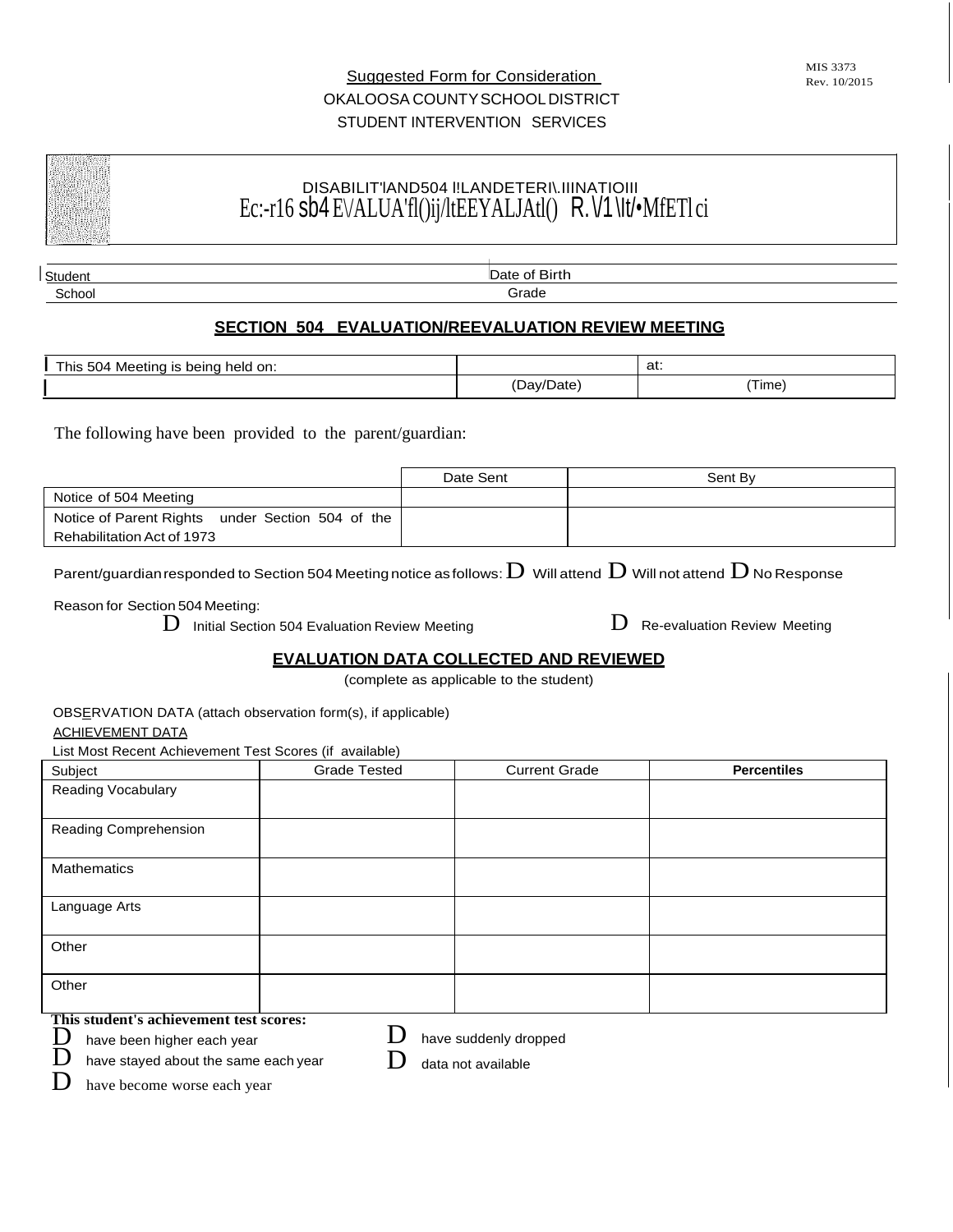| <b>Current Grades</b>                                                                                                                                                                  |                                                                                                                                                                           |  |  |  |
|----------------------------------------------------------------------------------------------------------------------------------------------------------------------------------------|---------------------------------------------------------------------------------------------------------------------------------------------------------------------------|--|--|--|
| Subject                                                                                                                                                                                | Grade                                                                                                                                                                     |  |  |  |
|                                                                                                                                                                                        |                                                                                                                                                                           |  |  |  |
|                                                                                                                                                                                        |                                                                                                                                                                           |  |  |  |
|                                                                                                                                                                                        |                                                                                                                                                                           |  |  |  |
|                                                                                                                                                                                        |                                                                                                                                                                           |  |  |  |
|                                                                                                                                                                                        |                                                                                                                                                                           |  |  |  |
|                                                                                                                                                                                        |                                                                                                                                                                           |  |  |  |
| This student's grades:<br>D<br>have improved each year<br>D<br>have stayed about the same each year<br>have become worse each year<br>0<br>have suddenly dropped<br>data not available | Compared with most of the other students<br>in this student's class, this student's grades:<br>ו ו<br>are better<br>are about the same<br>are worse<br>data not available |  |  |  |
| Has this student been retained?                                                                                                                                                        |                                                                                                                                                                           |  |  |  |
| If yes, at which grade level(s):                                                                                                                                                       |                                                                                                                                                                           |  |  |  |

#### **BEHAVIORAL DATA**

Does this student have behaviors that disrupt or adversely affect the education of the student or others? If so, describe those behaviors. If behaviors resulted in disciplinary action within the past year, please describe (or attach relevant documentation):

#### **HOME LANGUAGE SURVEY**

| Student's language is:                  | Home language is: |
|-----------------------------------------|-------------------|
| <b>English Language Learner:</b><br>Yes | No                |

|  |  | If yes, is this student's language contributing to the student's lack of achievement in school? |  | Yes $D$ No $D$ |  |  |
|--|--|-------------------------------------------------------------------------------------------------|--|----------------|--|--|
|--|--|-------------------------------------------------------------------------------------------------|--|----------------|--|--|

#### **VISION/HEARING INFORMATION**

|                          | <b>Vision</b> | Hearing |
|--------------------------|---------------|---------|
| <b>Screening Date</b>    |               |         |
| <b>Screening Results</b> |               |         |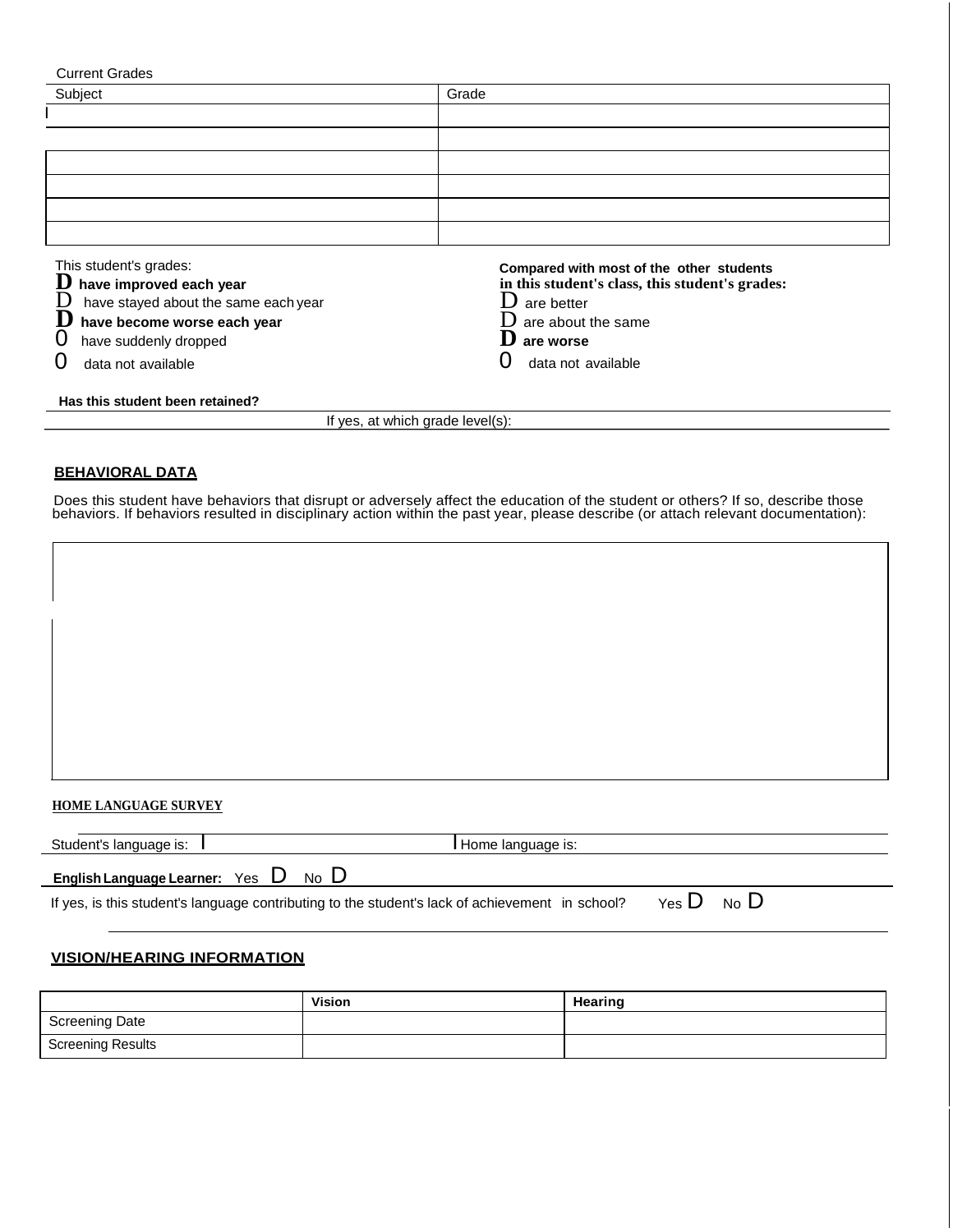| <b>YES</b><br>D | <b>NO</b><br>D                | Does the student have a documented physical or mental impairment or health condition?<br>If YES, describe and attach supporting medical documentation, health plan or other information: |
|-----------------|-------------------------------|------------------------------------------------------------------------------------------------------------------------------------------------------------------------------------------|
|                 |                               |                                                                                                                                                                                          |
|                 | SCHOOL ATTENDANCE INFORMATION |                                                                                                                                                                                          |
| <b>YES</b>      | NO.                           |                                                                                                                                                                                          |
| D               | Ð                             | Does the student have school attendance problems, e.g., truancy or excessive tardiness?<br>If YES, explain and attach relevant documentation:                                            |
|                 |                               |                                                                                                                                                                                          |
|                 |                               | <u>OTHER RELEVANT EVALUATIVE INFORMATION CONSIDERED</u>                                                                                                                                  |
|                 |                               |                                                                                                                                                                                          |
|                 |                               |                                                                                                                                                                                          |

#### SECTION 504 DISABILITY AND 504 PLAN DETERMINATION

#### A. Disability Determination

Based on evaluation data drawn from a variety of sources as documented above, the Section 504 Committee answers the following questions to determine whether the student is a student with a disability under Section 504:

- 1. Does the student have a physical or mental impairment?
	- D YES D NO

If NO, the student is not a student with a disability under 504. Move to Section Band check box #1. If YES, describe/identify the **impairment:**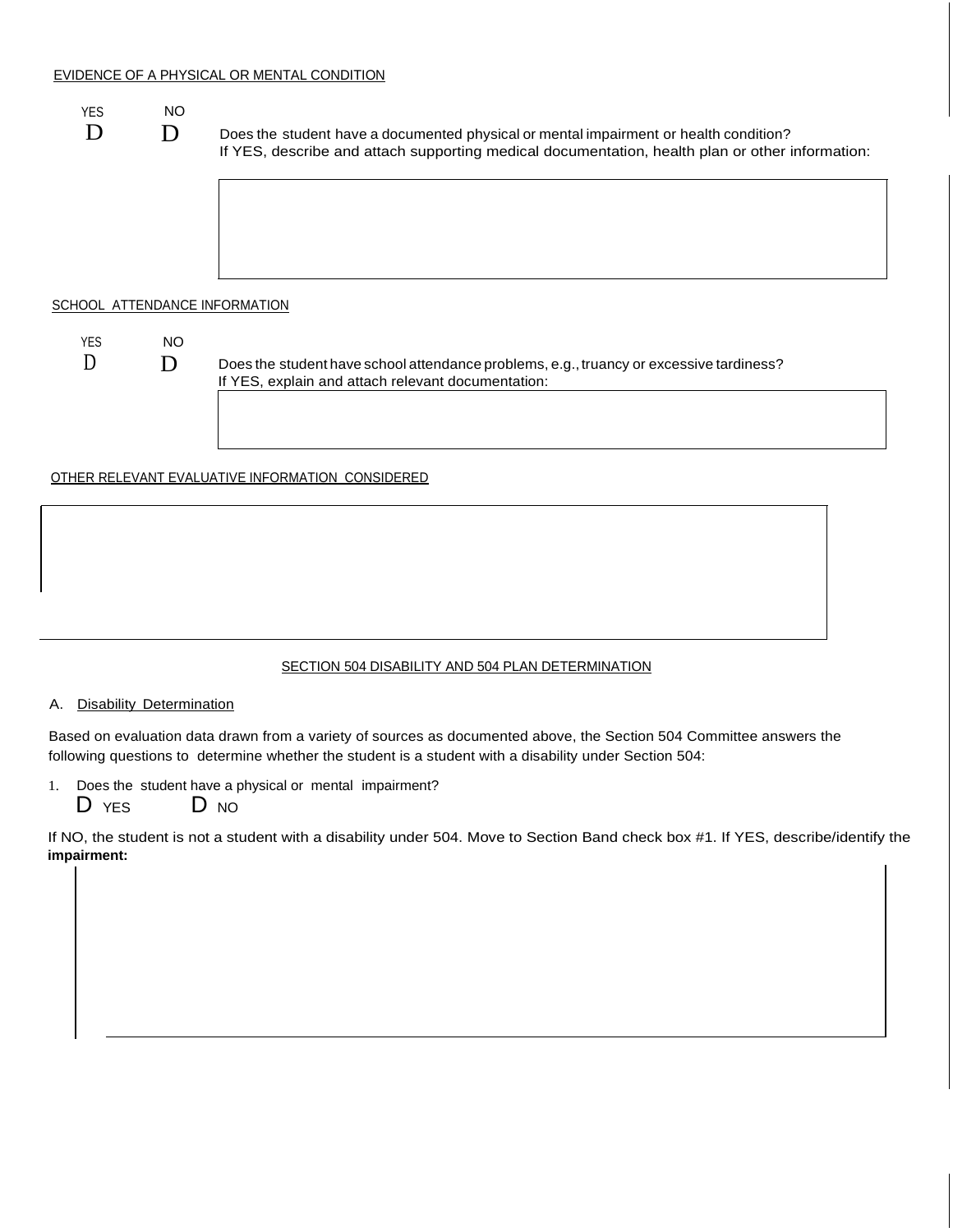**2.** Does the physical or mental impairment substantially limit a major life activity? (In making this determination, the Committee should determine whether, as a result of the physical or mental impairment, the student can perform a particular major life activity in a manner comparable to most students of the same age/grade level. When making this determination, the Committee must nake its decision without considering the positive effects of mitigating measures currently in use by the student and must make its decision as if the student were not using mitigating measures (such as medication; equipment, prosthetics or appliances; low-vision devices (not including ordinary eyeglasses or contact lenses); hearing aids and cochlear implants or other implantable hearing **devices; mobility devices; oxygen therapy equipment and supplies; assistive technology; reasonable accommodations or auxiliary**  aids or services; and learned behavioral or adaptive neurological modifications). **In addition, the fact that the impairment is**  episodic or currently in remission does not preclude a finding of disability if the impairment would substantially limit a major life **activity whenactive}.**

 $D$  YES Major life activity substantially limited:  $D$  NO

If NO, the student is not a student with a disability under 504. Move to Section B and check box #1. If YES, describe documentation or other information that supports the finding of a substantial limitation:

D For Initial Evaluation check section B

D For reevaluation/annual review check section C

B. Determination of Need for 504 Plan

Based upon all evaluative information reviewed and answers to the above questions, it is the determination of the Section 504 **Committee that:**

#### **CHECKONE:**

- i. D The student is not disabled because there is no physical or mental impairment that substantially limits a major life activity and a 504 Plan is not required.
- **2.** D The student is disabled because there is a physical or mental impairment that substantially limits a major life activity and services are needed in order that the student's educational needs are met as adequately as those of nondisabled peers. A504Planwill be developed.
- **3.** D The student is disabled because there is a physical or mental impairment that substantially limits a major life activity, but the student does not need a 504 Plan because the student's educational needs are met as adequately as those of nondisabled peers and no services are needed. While the student currently is not in need of a 504 Plan, it is understood that the student is protected by Section 504's antidiscrimination provisions and that the school cannot discriminate against the student on the basis of the disability.
- **4.** D **For disabilities that are episodic:** The student is disabled because there is an episodic physical or mental impairment that, when active, substantially limits a major life activity, and services are needed in order that the student's educational needs are met as adequately as those of nondisabled peers. A 504 Plan will be developed that will be implemented when the impairment is active. When the impairment is inactive, the 504 Plan will not be implemented, but it is understood that the student will still be protected by Section 504's antidiscrimination provisions and the school cannot discriminate against the student on the basis of disability.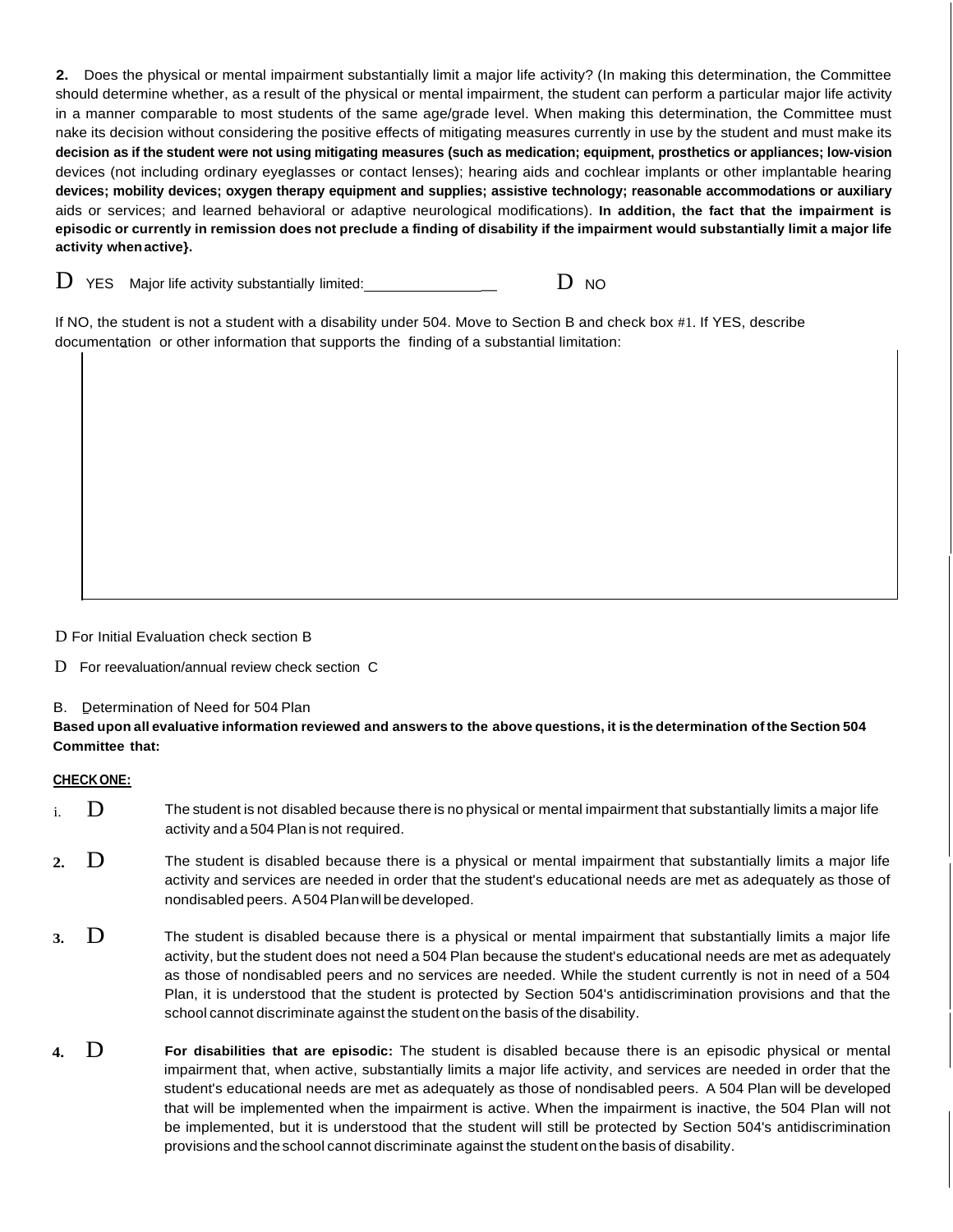**5.** D **For disabilities that are in remission: The student is disabled because there is a physical or mental impairment thatisinremissionbut,whenactive,substantiallylimitsamajorfifeactivity, andservicesareneededinorderthat**  the student's educational needs are met as adequately as those of nondisabled peers. The need for a 504 Plan will be addressed if/when the impairment comes out of remission. When the impairment is inactive, it is understood that the student is protected by Section 504's antidiscrimination provisions and that the school cannot discriminate against the student on the basis of disability.

#### **C. Determination upon Reevaluation/Periodic Review:**

Based upon all evaluative information reviewed and answers to the above questions, it is the determination of the Section 504 **Committee that:**

**CHECK ONE:**

- **1.** D Based upon re-evaluation data, the student continues to be disabled under Section 504 because there is a physical or mental impairment that substantially limits a major life activity. The 504 Plan will be reviewed/revised.
- **2.** D Based upon re-evaluation data, the student no longer is disabled under Section 504 because there is not a physical or mental impairment that substantially limits a major life activity. A 504 Plan is no longer needed.

#### **The following Section 504 Committee members acknowledge by signature their participation in this meeting.**

| <b>NAME (Please print)</b> | <b>SIGNATURE</b> | <b>POSITION</b> |  |
|----------------------------|------------------|-----------------|--|
|                            |                  |                 |  |
|                            |                  |                 |  |
|                            |                  |                 |  |
|                            |                  |                 |  |
|                            |                  |                 |  |
|                            |                  |                 |  |

Original: **Copies:** To 504 Folder (Yellow Folder) To Parent (along with Notice of Parent Rights under 504) To System and School-based 504 Coordinator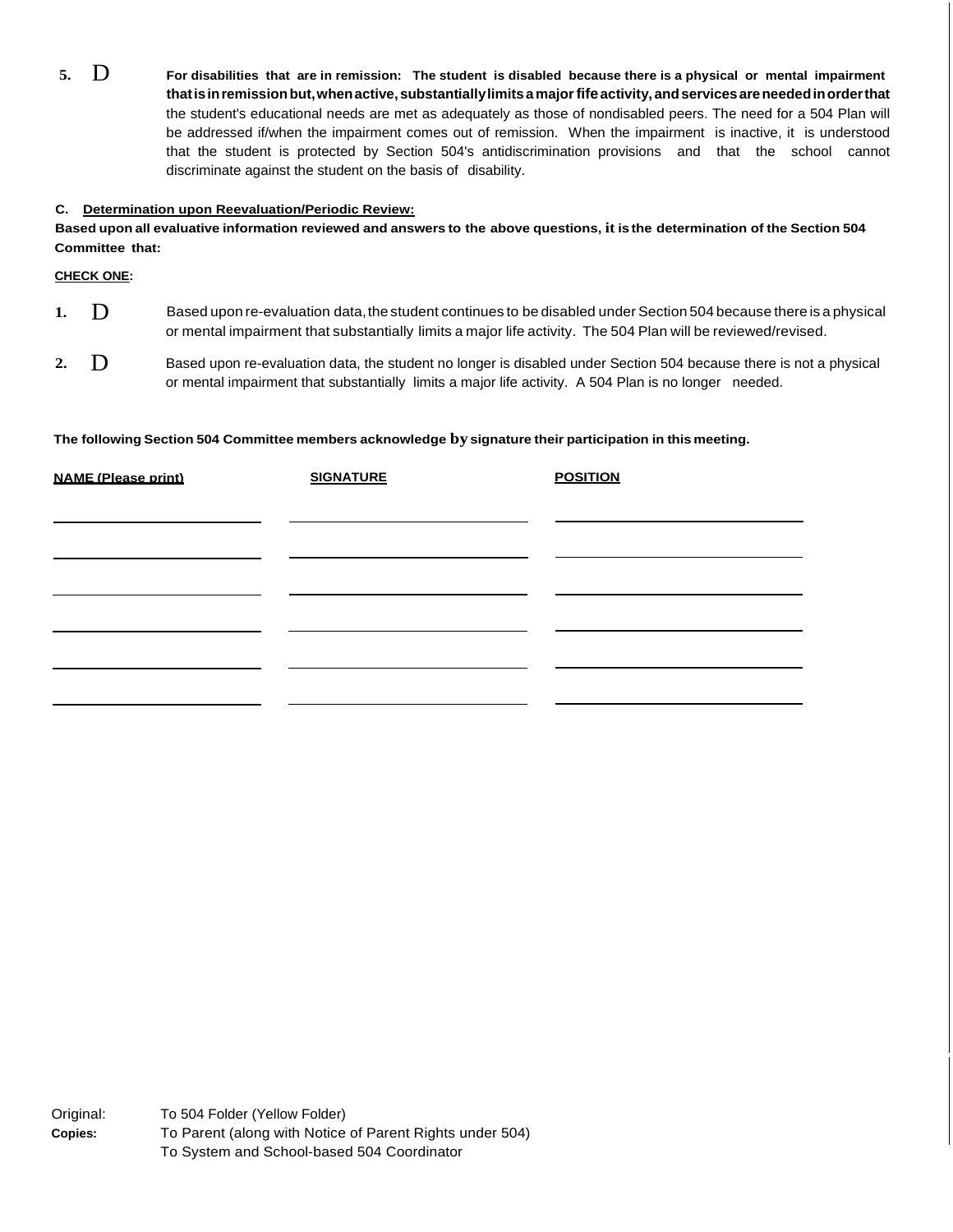#### **NOTICE OF PARENT RIGHTS UNDER SECTION 504 OF THE REHABILITATION ACT OF 1973**

If it is determined that your child has a physical or mental condition that substantially limits a major life activity and, as a result, requires instructional or other accommodaUons within the school environment, your child is disabled under Section 504 of the Rehabilitation Act of 1973. In addition, if your child does not have a disability but has a record of a disability or is considered disabled by school personnel, your child is protected from discrimination under Section 504. If your child is disabled or you believe that your child is disabled or has been discriminated against, you are entitled to certain rights. This notice is designed to provide you with information about those rights.

Under Section 504, you have the right to:

- 1. Have your childparticipate in all school activities without discrimination solely on the basis of disability;
- 2. Have your child educated in facilities and receive services that are comparable to those provided tonondisabledstudents;
- 3. Have your child receive a free appropriate public education (FAPE), which consists of regular or special education and related services designed to meet the educational needs of your child as adequately as the educational needs of nondisabled children are met. If it is determined that your child is eligible for special education services, those services will be provided under the Individuals with Disabilities Education Act (IDEA) through an Individualized Education Plan (IEP);
- 4. With respect to the provision of educational services:
	- a. Notice with respect to actions regarding the identification, evaluation or educational placement to your child;
	- b. Access to all records relevant to decisions concerning identification, evaluation or education placement of your child;
	- c. The right to challenge any action regarding the identification,evaluation or educational placement of your child by requesting mediation or an impartial hearing or, in the alternative, filing an informal grievance with the School System's Section 504 Coordinator listed below;
	- d. The right to attend any hearing requested;
	- e. The right to be represented by counsel if a hearing is requested; and
	- f. The right to have any decision made at a hearing reviewed.

The procedures and forms for the initiation of an impartial hearing regarding the identification, evaluation or educational placement of your child are generally the same as those for students with disabilities under the Individuals with Disabilities Education Act (IDEA) and may be obtained from the School District's Section 504 Coordinator listed below.

- 5. With respect to complaints of discrimination that do not relate to the identification/eligibility, evaluation or educational placement of your child, you have the right to file a local grievance with the school system in accordance with its grievance policy and procedures. Procedures and forms for the initiation of an informal grievance may be obtained from the School District's Section 504 Coordinator listed below.
- 6. With respect to complaints of discrimination based upon a record of a disability or that school personnel have taken adverse action against your child because they regard your child as disabled, you have the right to file a local grievance with the school system in accordance with its grievance procedures. Procedures and forms for the initiation of an informal grievance may be obtained from the School District's Section 504 Coordinator listed below.

The Section 504 Coordinator for the School District of Okaloosa County is the Program Director, Student Intervention Services. lf you have any questions or concerns, he/she may be contacted at:

120 Lowery Place, S.E. Fort Walton Beach, FL 32548 Phone: 850-833-5861 Fax: 850-301-3055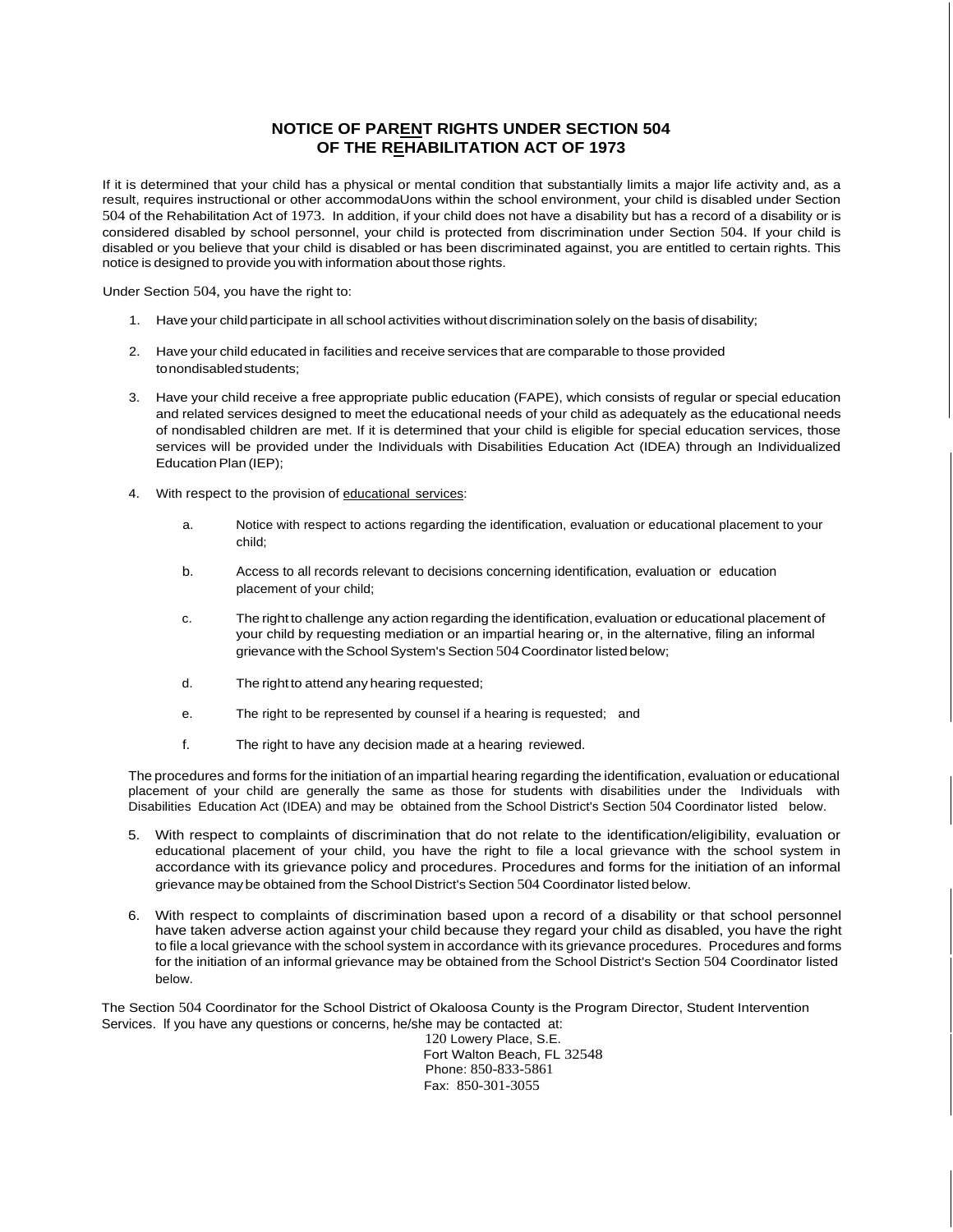| OKALOOSA COUNTY SCHOOL DISTRICT<br>STUDENTINTERVENTION SERVICES<br>504PLAN                                 |                                                                     |                      |                |  |
|------------------------------------------------------------------------------------------------------------|---------------------------------------------------------------------|----------------------|----------------|--|
| Name                                                                                                       | <u> 1989 - Andrea Stadt Brander, amerikansk politiker (d. 1989)</u> | DOB                  |                |  |
| Sdiool                                                                                                     |                                                                     |                      | Grade          |  |
| Typeof Meeting:<br>Indicate the duration of this Plan if the impairment is temporary (less than 6 months): | Initial Evaluation                                                  | <b>Annual Review</b> | Interim Review |  |
| Beginning date Ending Date                                                                                 |                                                                     |                      |                |  |
| Describe the Temporary Disability:                                                                         |                                                                     |                      |                |  |

Physical/mental condition that has been found to be  $\mathbf{adisability:}$  -------------

Theschool-based Section 504 Committee has reviewed and evaluated all relevant information regarding thestudent and determined thatthe student is a student with a disability in need of educational services and a 504 Plan. The following services will be provided to ensure that the student's educational needs are met as adequately as the educational needs of nondisabled students (list educational accommodations and servicesand otherreleircmtconsiderations, such as specifi\_c activity/environment where needed, etc.):

This Plan will be reviewed periodically (typically, on an annual basis and as necessary).

Thefollowing were present atthe meeting (as reflected bysignature):

Section 504Coordinator/Designee Parent

SchoolAdministrator Teacher

Other Other Changes of the Changes of the Changes of the Changes of the Changes of the Changes of the Changes of the Changes of the Changes of the Changes of the Changes of the Changes of the Changes of the Changes of the

Other Other Changes of the Other Changes of the Other Changes of the Other Changes of the Other Changes of the Other Changes of the Other Changes of the Other Changes of the Other Changes of the Other Changes of the Other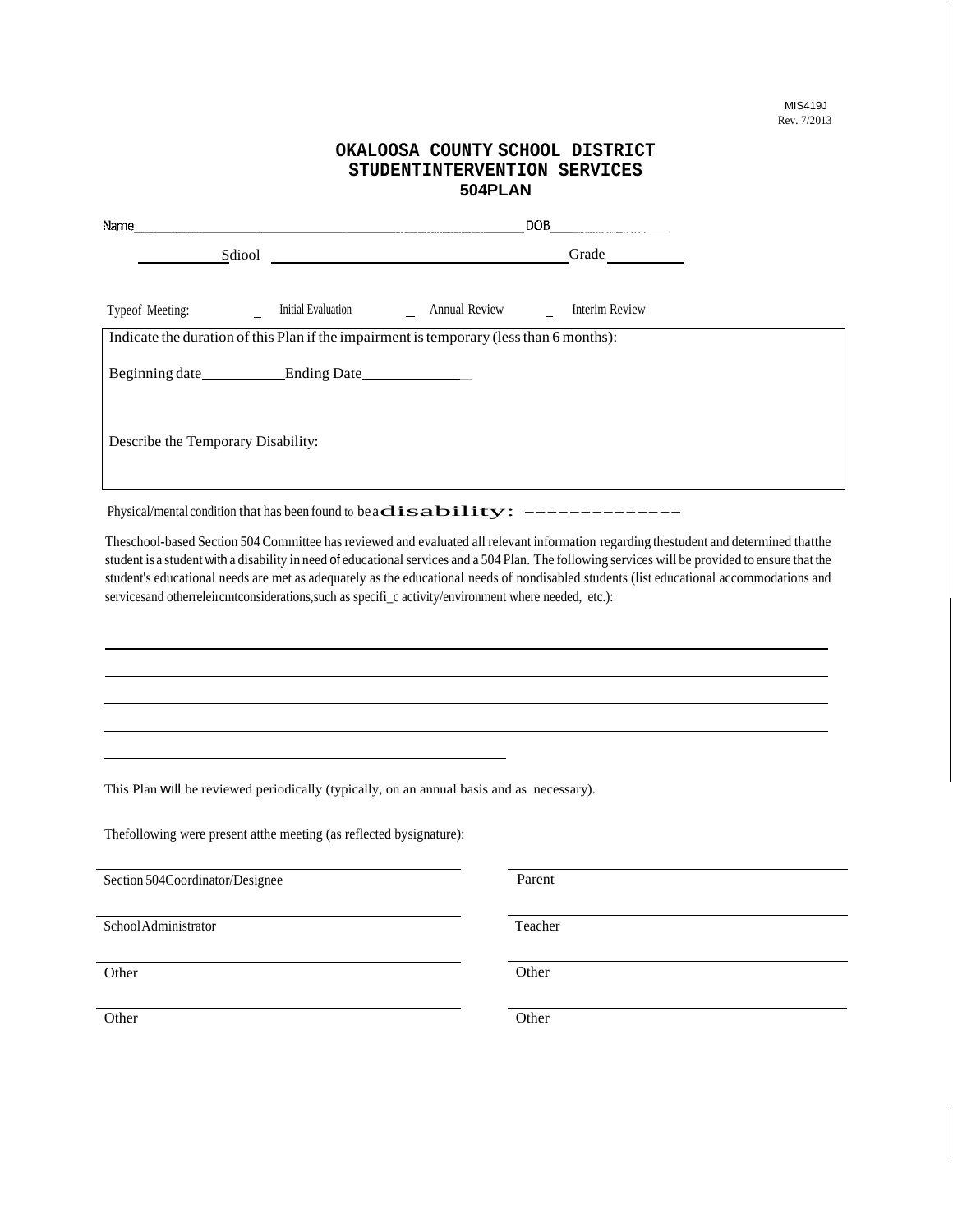#### **OKALOOSA COUNTY SCHOOL DISTRICT STUDENT INTERVENTION SERVICES 504 MANIFESTATION DETERMINATION/COURSEOF ACTION**

|                                                                                                                                                                                                                                                                                                                                                                                | Name: Name: Name: Name: Name: Name: Name: Name: Name: Name: Name: Name: Name: Name: Name: Name: Name: Name: Name: Name: Name: Name: Name: Name: Name: Name: Name: Name: Name: Name: Name: Name: Name: Name: Name: Name: Name: | DOB:______________________ |  |  |
|--------------------------------------------------------------------------------------------------------------------------------------------------------------------------------------------------------------------------------------------------------------------------------------------------------------------------------------------------------------------------------|-------------------------------------------------------------------------------------------------------------------------------------------------------------------------------------------------------------------------------|----------------------------|--|--|
|                                                                                                                                                                                                                                                                                                                                                                                | School:________________________                                                                                                                                                                                               | Grade: __________________  |  |  |
|                                                                                                                                                                                                                                                                                                                                                                                | 504 Disability: $- - - - - - - - - - - - - - - - - - - - - -$                                                                                                                                                                 |                            |  |  |
| Number of days suspended already in school year:________________________________                                                                                                                                                                                                                                                                                               |                                                                                                                                                                                                                               |                            |  |  |
| Offense committed and date: $-\frac{1}{2} - \frac{1}{2} - \frac{1}{2} - \frac{1}{2} - \frac{1}{2} - \frac{1}{2} - \frac{1}{2} - \frac{1}{2} - \frac{1}{2} - \frac{1}{2} - \frac{1}{2} - \frac{1}{2} - \frac{1}{2} - \frac{1}{2} - \frac{1}{2} - \frac{1}{2} - \frac{1}{2} - \frac{1}{2} - \frac{1}{2} - \frac{1}{2} - \frac{1}{2} - \frac{1}{2} - \frac{1}{2} - \frac{1}{2} -$ |                                                                                                                                                                                                                               |                            |  |  |

Answer the following questions, taking into consideration all relevant information, including any evaluations, teacher observations or other relevant documentation, including any information supplied by theparents.

CheckOne:

Yes No

- 1. Was the conduct in question caused by or did**it** have a direct and substantial relationship to the child's disability?
- 2. Was the conduct in question a direct result of the school district's failure to implement the Accommodation Plan?

NOTE: If the 504 Plan is NOT being implemented appropriately, further suspension is not appropriate and the 504 Committee MUST develop a plan to implement it. Stop Manifestation Meeting, sign form and develop a plan to ensure implementation of the 504 Plan.

If the 504 Committee answered "yes" to either 1 or 2 above, further disciplinary sanctions are not appropriate because the student's behavior is considered to be a manifestation of disability. If the answer to both 1 and 2 is "no," then further disciplinary sanctions/consequences are appropriate and should be documented below.

Recommended Disciplinary Consequence where nomanifestation found: \_

The following were present at the meeting (as reflected by signature):

Section 504 Coordinator/Designee **Parent** 

School Administrator Teacher

Other Communication of the Communication of the Communication of the Communication of the Communication of the Communication of the Communication of the Communication of the Communication of the Communication of the Commun

Other Communications of the Communication of the Communication of the Communication of the Communication of the Communication of the Communication of the Communication of the Communication of the Communication of the Commu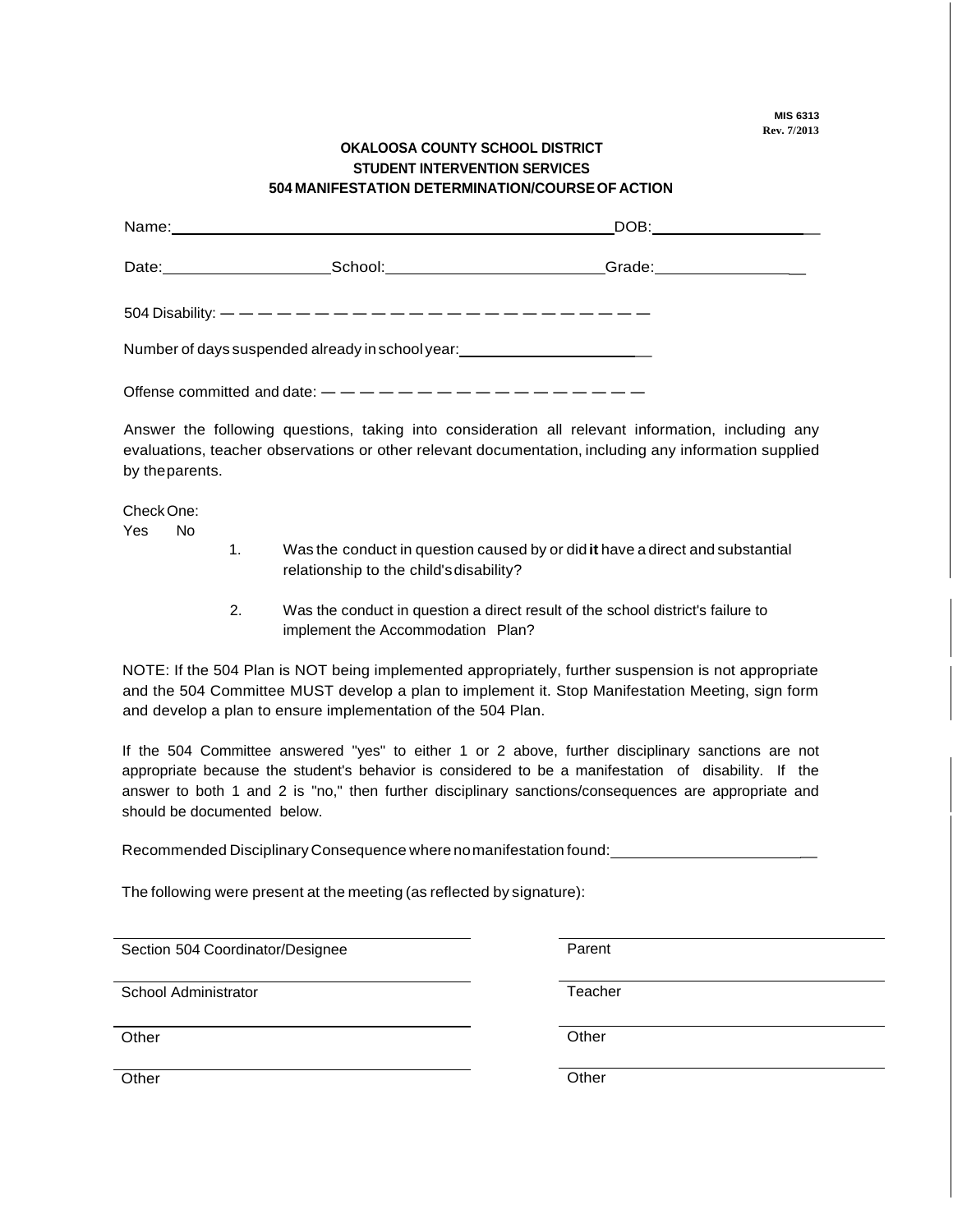### **Okaloosa County School District Student Intervention Services Department PARENTAL INPUT AND MEETINGS FORM**

| <b>Student's Name:</b> |                                        |
|------------------------|----------------------------------------|
|                        | Student <b>ID#:-------------------</b> |
|                        |                                        |

**Type of Meeting: -----'---------------**

Dear Parent, Surrogate Parent, Guardian or Adult Student:

Today, a-----------------meeting was held regarding your child, or on your behalf if you are an adult student.

Section 1002.20, Florida Statutes, K-12 student and parent rights, has been changed to state that school district personnel may not, through any actions taken or statements made, object, discourage or attempt to discourage the attendance of an adult of the parent's choice at meetings with school district personnel. Actions that are prohibited include attempted or actual coercion or harassment, or retaliation orthreats of consequence.

#### **Parents, surrogate parents, guardians or adult student attending today's meeting:**

\_ School personnel **have not** prohibited, discouraged or attempted to discourage me from inviting a person of my choice to today's meeting.

\_ School personnel **have** prohibited, discouraged or attempted to discourage me from inviting a person of my choice to today's meeting.

Signature of parent:

#### **School district personnel attending today's meeting:**

\_ School personnel **have not** prohibited, discouraged or attempted to discourage the parent, surrogate parent, guardian or adult student from inviting a person of choice to today's meeting.

\_ School personnel **have** prohibited, discouraged or attempted to discourage the parent, surrogate parent, guardian or adult student from inviting a person of choice to today's meeting.

Signature(s) of all district personnel: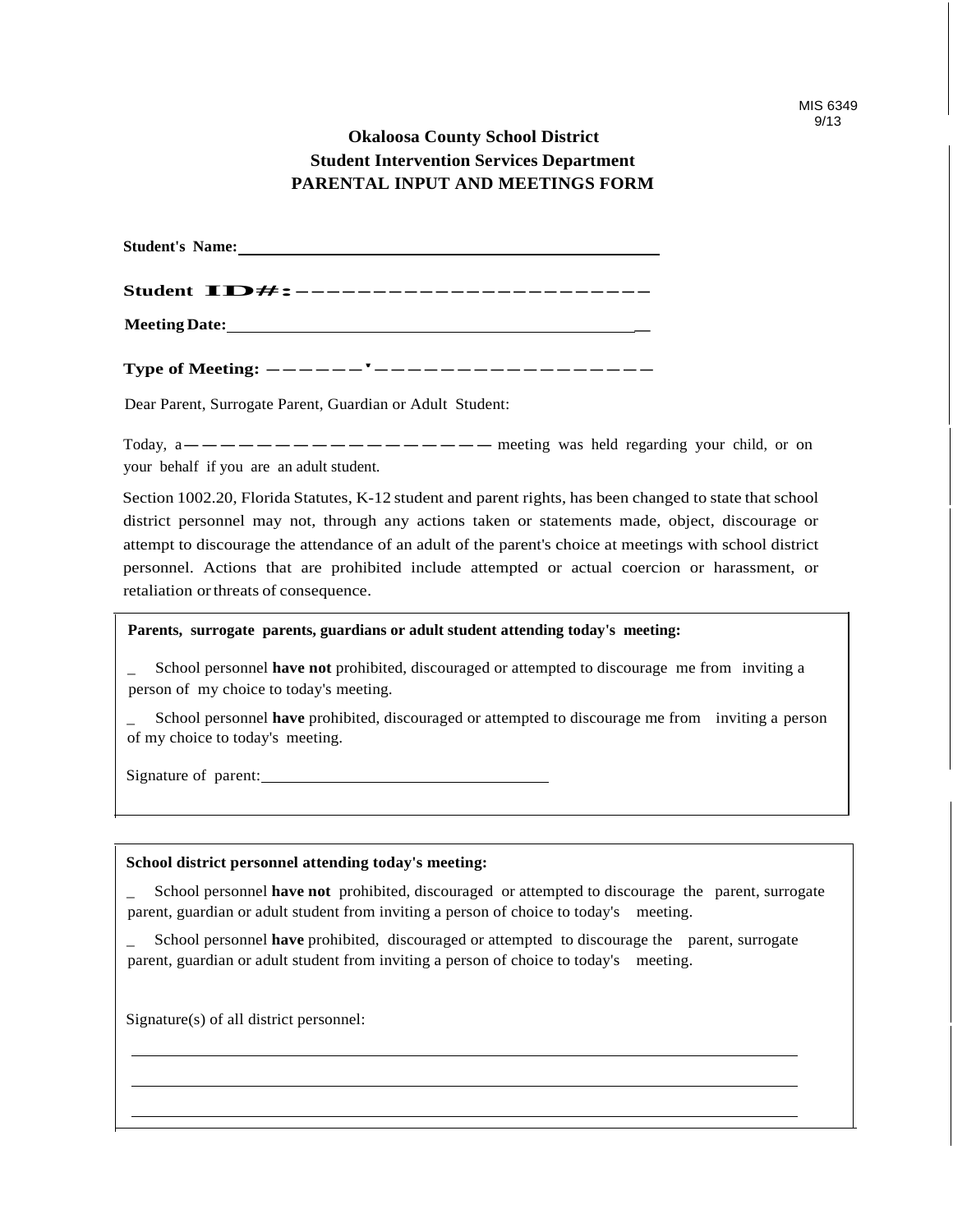APPENDIX B

DISCIPLINE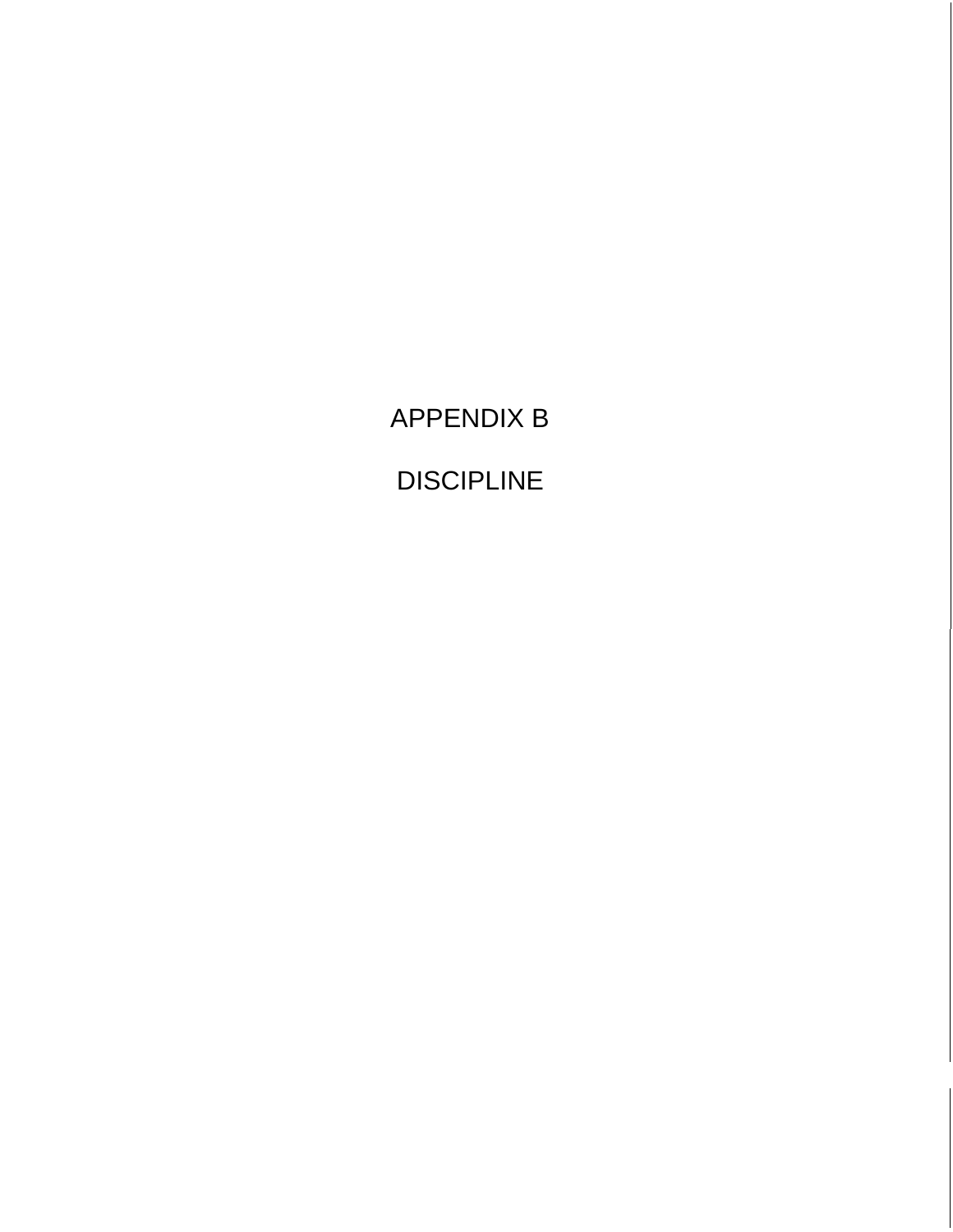#### **Disciplining Students with Disabilities**

As part of the antidiscrimination provisions of Section 504, students with disabilities cannot be excluded from school solely on the basis of disability. To exclude a student from school for behaviors that are caused by or based upon a disability could be discriminatory.

Because the majority of students who are disabled in the School System are eligible for and receive ESE services, the procedures to be followed when disciplining them are generally those that are utilized by the ESE Department in accordance with the Individuals with Disabilities Education Act (IDEA) . However, there may be some students who are not covered under the IDEA who are entitled to the protections of Section 504 and cannot be discriminated against when disciplined for violations of school rules. Therefore, it is important that the school-based 504 Committee ensure that no discrimination has occurred by conducting a proper manifestation determination where it is contemplated that a student with a disability under Section 504 (with or without a 504 Plan) is going to be excluded from school for more than (10) school days consecutively or for more than (10) days cumulatively in the same school year for disciplinary purposes. (MIS 6313).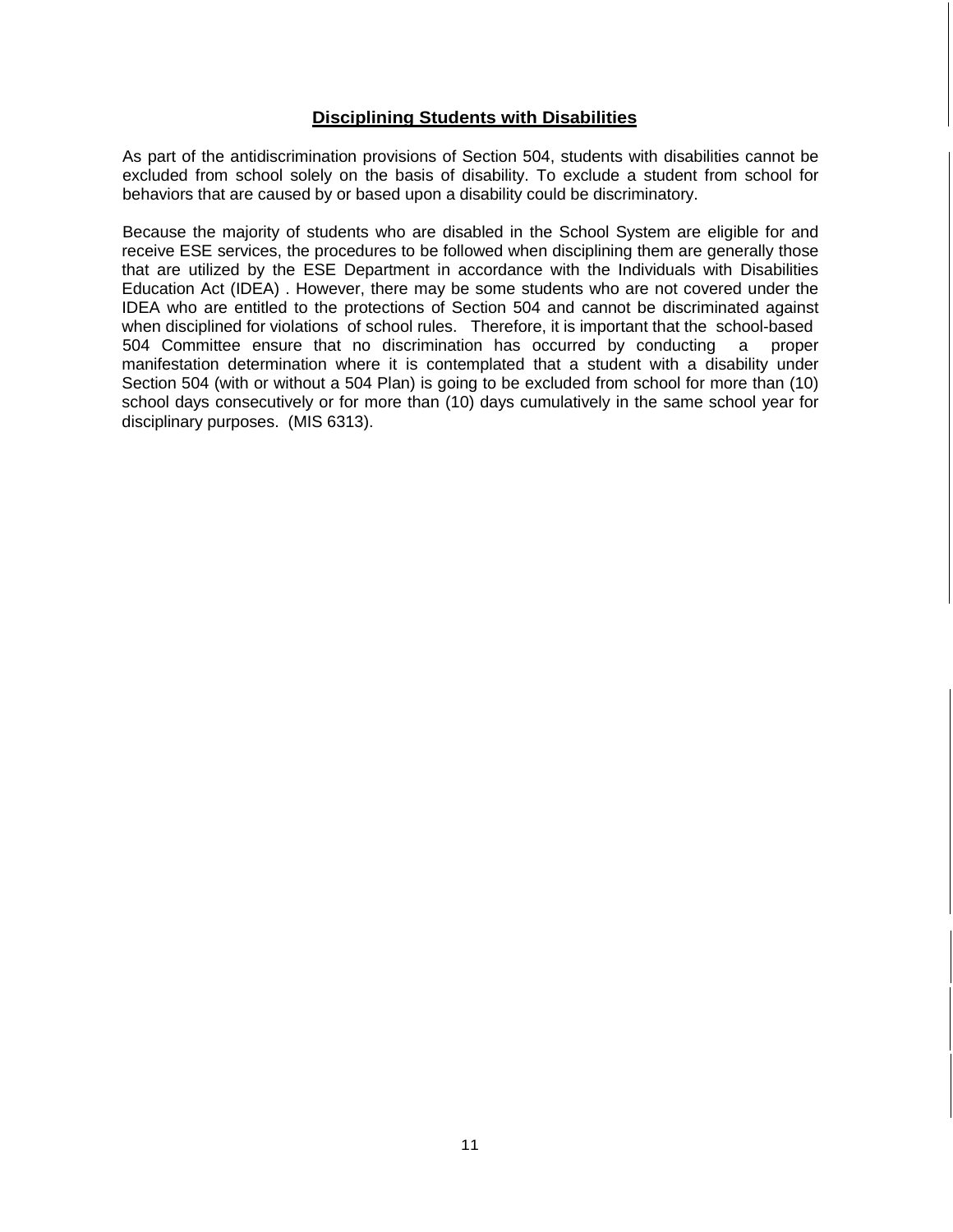## **APPENDIX C**

Grievance Policy and Procedure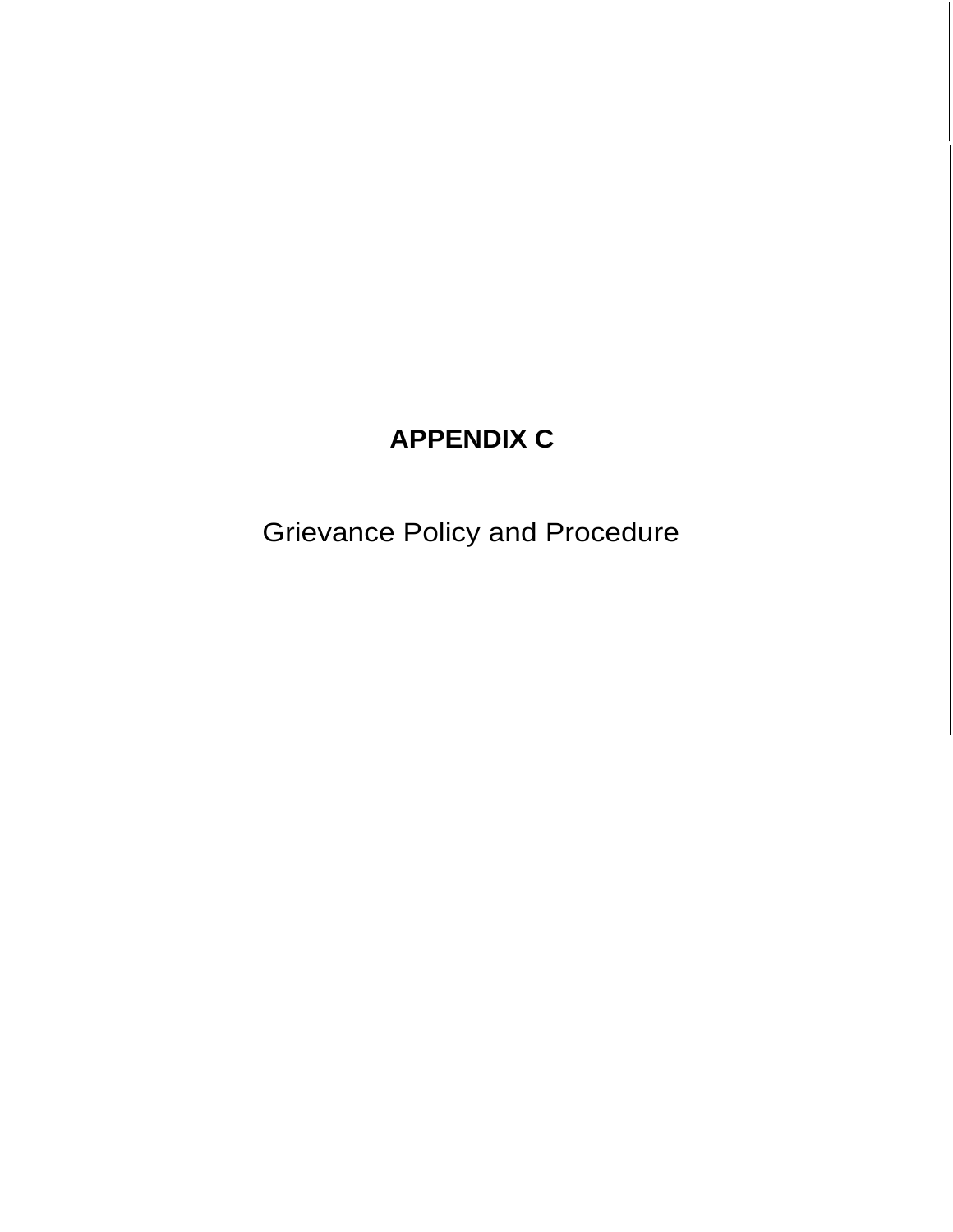#### **SECTION 504 OF THE REHABILITATION ACT OF 1973**

#### **Grievance Policy and Procedure**

#### **Policy**

It is the policy of the School District of Okaloosa County, Florida to provide a learning and working environment free from discrimination. To that end, the District requests students, parents and staff to assist the Superintendent and the School Board in identifying barriers to a discrimination-free learning environment in our school(s). The following Grievance Procedure is provided as an avenue for the expeditious processing of complaints. The following Grievance Procedure is provided as an **informal and non-litigious avenue for the expeditious processing and resolution of complaints alleging discrimination on the basis of disability.**

#### **Definitions**

- 1. Grievance: a complaint alleging a violation of any policy, procedure, or practice that would be prohibited by Section 504 and other federal and state civil rights laws, rules and regulations.
- 2. Grievant(s): a student or parent/guardian of the School District of Okaloosa Countywho submits a grievance.
- 3. School District: 120 Lowery Place S.E. Ft. Walton Beach, FL 32548
- 4. Section 504 Coordinator: the employee designated to coordinate the District's efforts to comply with equity regulations and facilitate processing of complaints (hereafter Coordinator): Program Director, Student Intervention Services, 504 Compliance Officer.
- 5. Day: a school day/working day; the calculation of days in grievance processing shall exclude Saturdays, Sundays and school holidays.

**Basic Procedural Rights:** applicable to all levels of the grievance process.

The Section 504 Coordinator shall receive complaints, actively and independently investigate the merit of complaints, and assist the parties in resolution of complaints. The Coordinator may be utilized as a resource by any party at any level of this procedure.

Intimidation, harassment or retaliation against any person filing a grievance or any person participating in the investigation or resolution of a grievance is a violation of law and constitutes the basis for filing a separate grievance.

All records pursuant to the grievance shall be maintained by the District separate and apart from student records for a period of not less than five (5) years.

It is the policy of this District to process all grievances in a fair, expeditious and confidential manner.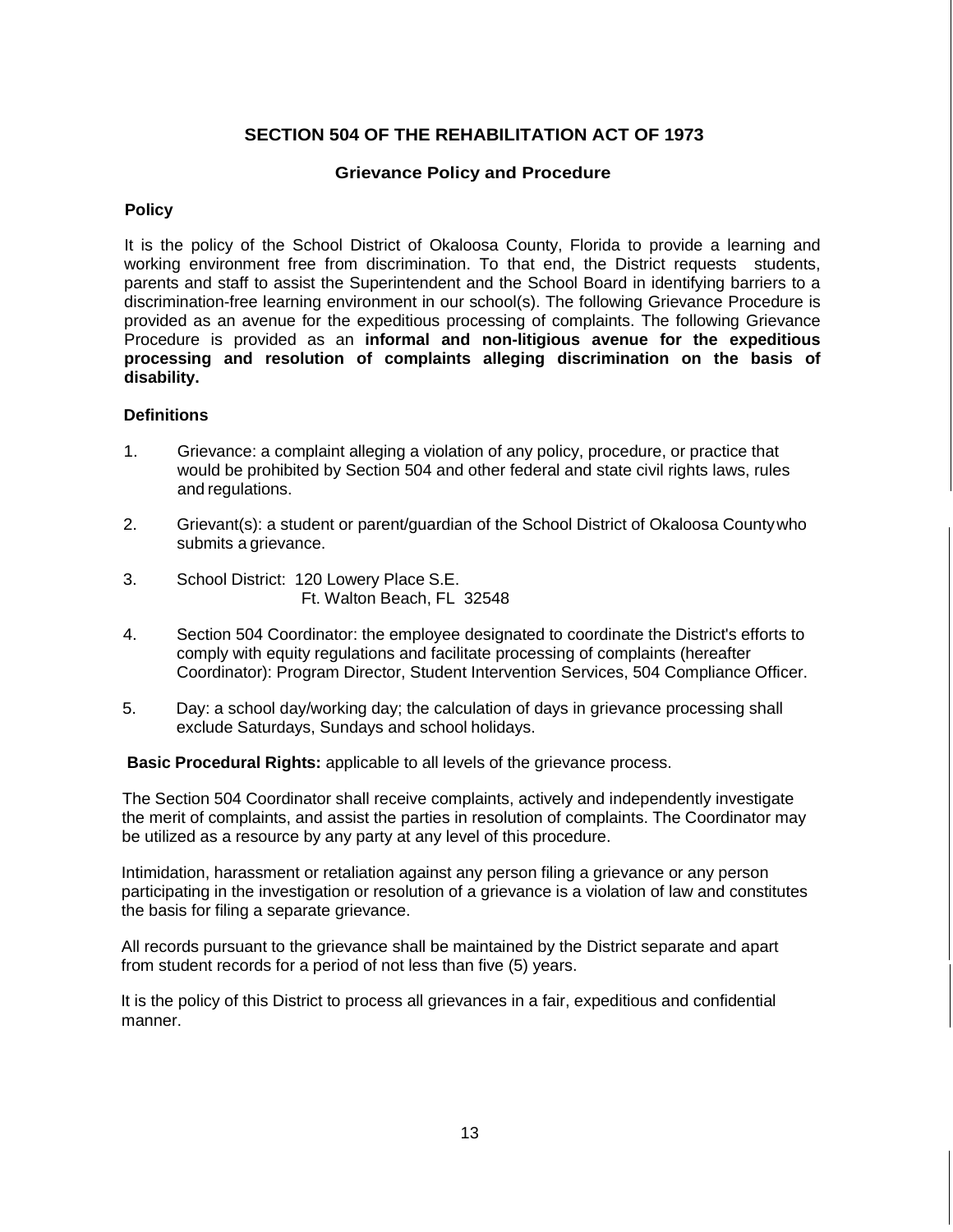#### **Process**

Level **1**: Principal

Many problems can be solved by an informal meeting with the parties and the principal or Coordinator. An individual with a complaint is encouraged to first discuss it with the teacher, counselor, or building administrator with the objective of resolving the matter promptly and informally.

#### Level 2: Section 504 Coordinator

If the complaint or issue is not resolved at Level 1, the grievant may file a written grievance stating: 1) the nature of the grievance and 2) the remedy requested. The grievance must be signed and dated and must be filed with the Coordinator. The Level 2 written grievance must be filed with the Coordinator within fifteen (15) days of any action or lack thereof from Level **1,** or from the date the grievant could reasonably become aware of such occurrence.

The Coordinator has authority to investigate all written grievances. If possible, the Coordinator will resolve the grievance. If the parties cannot agree on resolution, the Coordinator will prepare a written report of the investigation which shall include the following:

A clear statement of the allegations of the grievances and remedy sought by the grievant.

A statement of the facts as contended by each of the parties.

A statement of the facts as found by the Coordinator and identification of evidence to support each fact.

A narrative describing attempts to resolve the grievance.

The Coordinator's conclusion as to whether the allegations in the grievance are meritorious.

If the Coordinator believes the grievance is valid, the Coordinator will recommend appropriate action to the Superintendent.

The Coordinator will complete the investigation and file the report with the Superintendent within fifteen (15) days after receipt of the written grievance. The Coordinator will send a copy of the report to the grievant.

If the Superintendent agrees with the recommendation of the Coordinator, the recommendations will be implemented.

#### Level 3: School Board

**If** the Superintendent rejects the recommendations of the Coordinator, and/or either party is not satisfied with the recommendations from Level 2, either party may make a written appeal within ten (10) days of receiving the report of the Coordinator to the School Board for a full contested case hearing. On receipt of the written appeal, the matter shall be placed on the agenda of the School Board for consideration not later than their next regularly scheduled meeting. A decision shall be made and reported in writing to all parties within thirty (30) days of that meeting. The decision of the School Board will be final.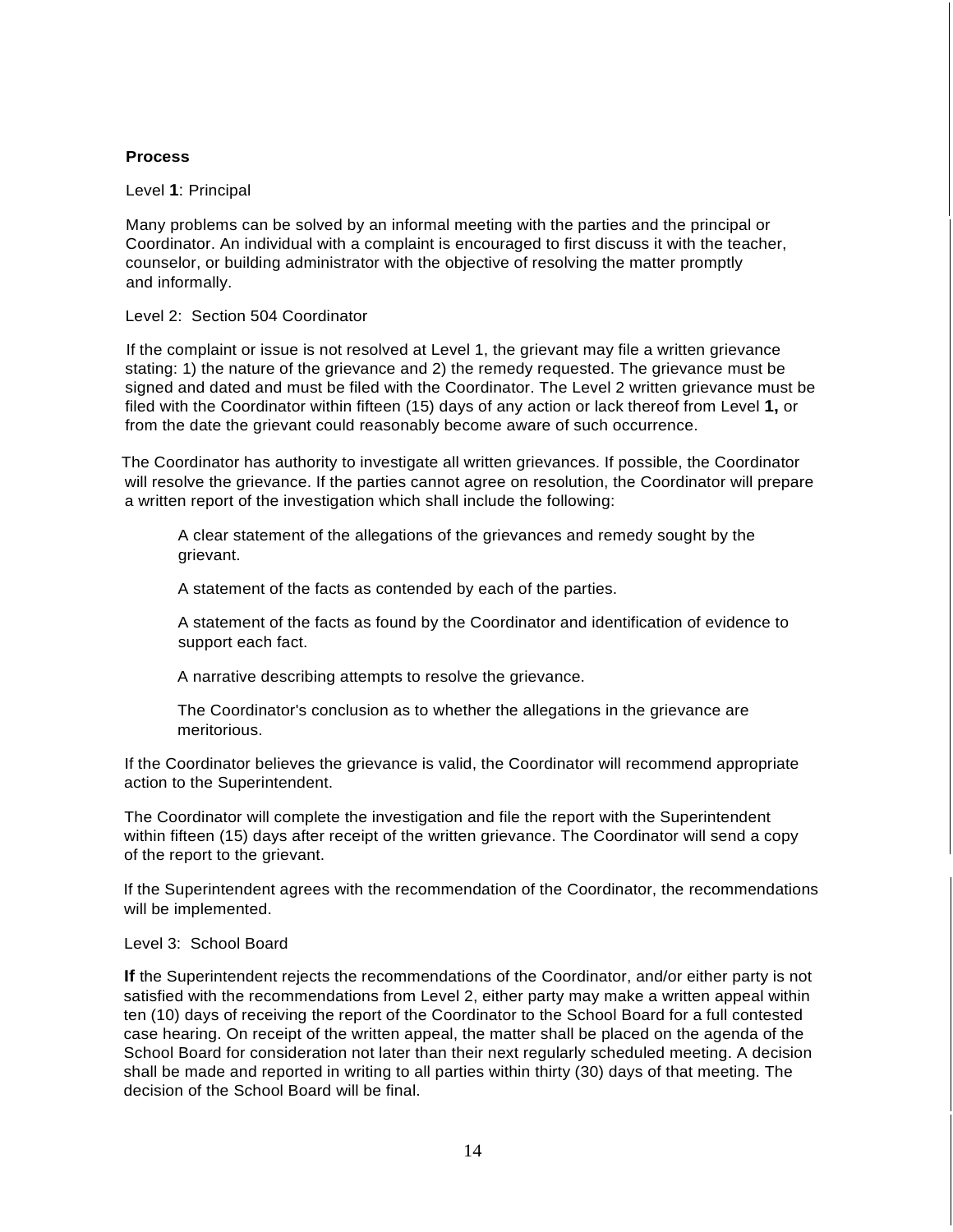MIS 4284

## **Section 504 Grievance Filing Form**

| Your                         |                                             |      |                                                                                | name_________________________________                                                   |
|------------------------------|---------------------------------------------|------|--------------------------------------------------------------------------------|-----------------------------------------------------------------------------------------|
|                              |                                             |      |                                                                                |                                                                                         |
|                              |                                             |      |                                                                                |                                                                                         |
|                              |                                             |      |                                                                                |                                                                                         |
|                              |                                             |      |                                                                                |                                                                                         |
|                              | discriminating on the basis of disability). |      | Nature of your grievance. (Please describe the policy or action you believe is |                                                                                         |
|                              |                                             |      |                                                                                | If others are affected by the possible violation, please give their names and grades:   |
|                              |                                             |      | violation. You may also provide other information relevant to this grievance.  | Please describe any corrective action you wish to see taken with regard to the possible |
|                              |                                             |      |                                                                                |                                                                                         |
| <b>Signature of Grievant</b> |                                             | Date |                                                                                | Signature of Person Receiving Grievance                                                 |
| Signature of Parent(s)       |                                             | Date | Date<br>15                                                                     | Location                                                                                |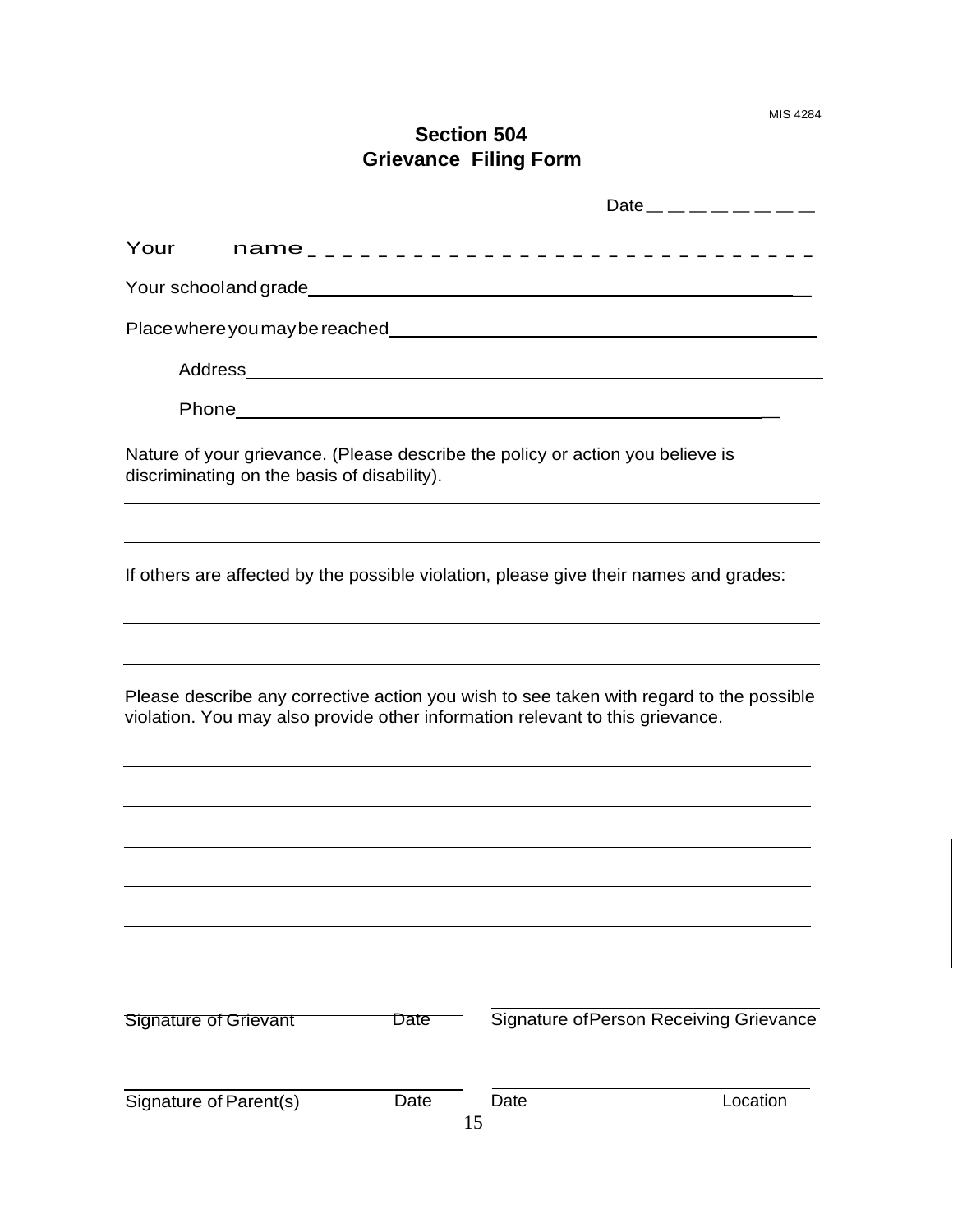# **APPENDIX D**

# **IMPARTIAL HEARING PROCEDURES**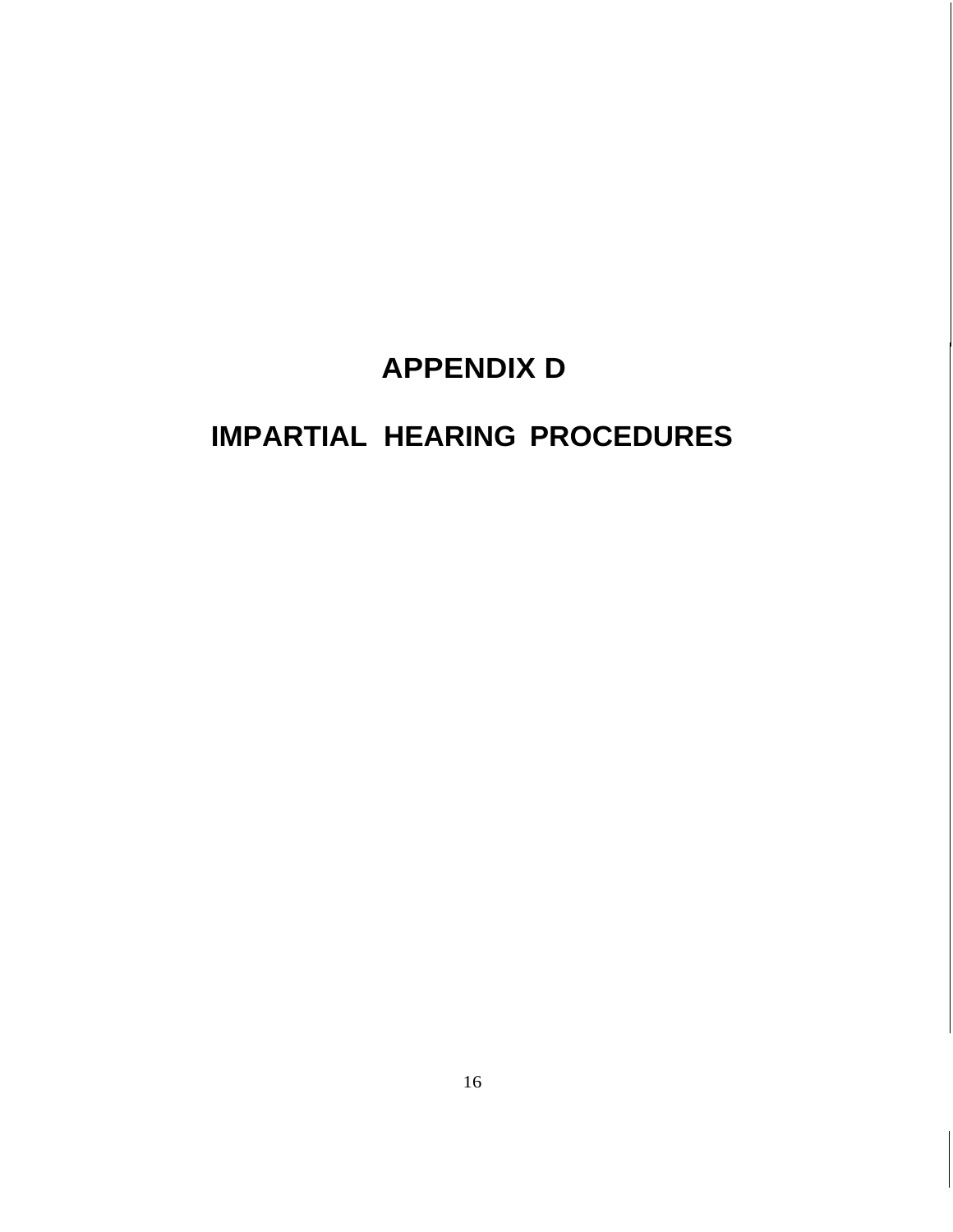### **OKALOOSA COUNTY SCHOOLS**

#### **Section 504 of the Rehabilitation Act of 1973**

#### **Impartial Hearing Procedures**

#### **1. GENERAL**

Parents may file a request for an impartial hearing on any action regarding the identification, evaluation, or educational placement of their child under Section 504. The hearing request must allege a violation that happened not more than two years before the parents knew or should have known about the alleged action that forms the basis of the request. The above timeline does not apply if the parents could not file a hearing request within the timeline because:

a. The School District specifically misrepresented that it had resolved the issues identified in the complaint; or

b. The School District withheld information from the parents that it was required to provide the parents under Section 504.

#### **2. LEGALSERVICES**

The School District must inform the parents of any free or low-cost legal and other relevant services available in the area if the parents request the information or file a request for an impartial hearing under Section 504.

#### **3. IMPARTIAL HEARINGREQUESTS**

In order to request an impartial hearing under Section 504, the parents (or their attorney) must submit an impartial hearing request to the School District. The request must contain all of the content listed below and must be kept confidential. The parents must also provide the Florida Department of Education with a copy of the request for an impartial hearing.

#### **Content of a request for impartial hearing under Section 504**

The impartial hearing request must include:

1. The name of the student;

- 2. The address of the student's residence;
- 3. The name of the student's school;

4. If the student is a homeless child or youth, the student's contact information and the name of the student's school;

5. A description of the nature of the problem of the student relating to the challenged action regarding identification, evaluation, or placement under 504, including facts relating to the problem; and

6. A proposed resolution of the problem to the extent known and available to the parents at the time.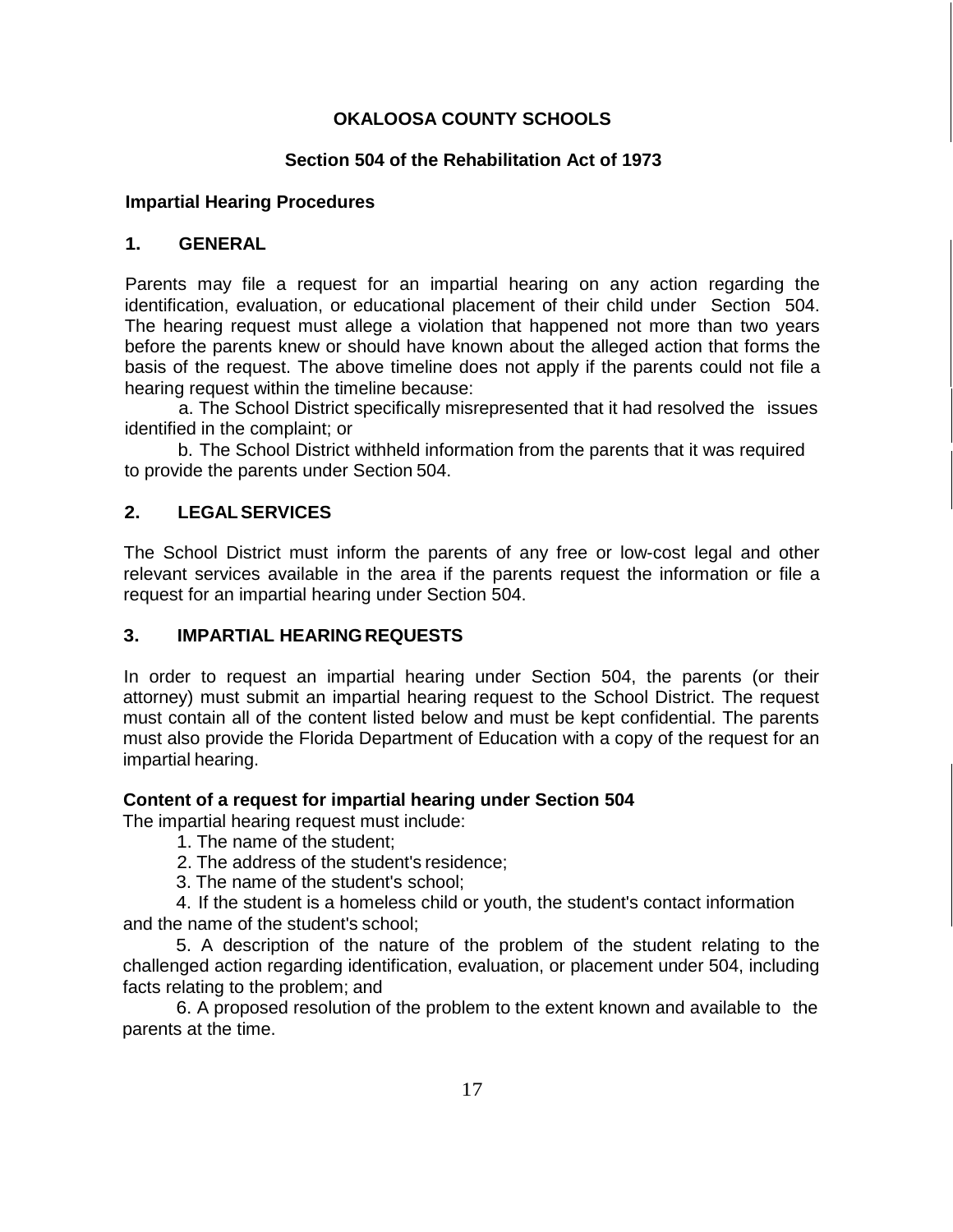#### **Notice required before a hearing on an impartial hearing request**

Parents may not have an impartial hearing until they (or their attorney) file a request for impartial hearing under Section 504 that includes the information listed above.

#### **Sufficiency of impartial hearing request**

In order for an impartial hearing request to go forward, it must be considered sufficient. The hearing request will be considered sufficient unless the School District notifies the hearing officer and the parents in writing, within 15 calendar days of receiving the hearing request, that the School District believes that the impartial hearing request does not meet the requirements listed above. Within five calendar days of receiving the notification of insufficiency, the hearing officer must decide if the hearing request meets the requirements listed above and notify the parents and the School District in writing immediately.

#### **Impartial hearing request amendment**

The parents may make changes to the impartial hearing request only if:

1. The School District approves of the changes in writing and is given the chance to resolve the hearing request through a resolution meeting, described below;or

2. By no later than five days before the impartial hearing begins, the hearing officer grants permission for thechanges.

If the parents make changes to the impartial hearing request, the timelines for the resolution meeting (within 15 calendar days of the School District's receipt of the hearing request) and the time period for resolution (within 30 calendar days of receiving the impartial hearing request) start again on the date the amended hearing request is filed.

#### **School District response to an impartial hearing request**

The School District must, within 10 calendar days of receiving the impartial hearing request, send the parents a response that specifically addresses the issues in the hearing request.

#### **FORMS**

The School District has developed a form to help the parents file an impartial 504 hearing request. The parents are not required, however, to use this form and the parents can use another appropriate form, as long as it contains the required information for filing a sufficient impartial hearing request.

#### **EARLY RESOLUTION PROCESS**

Within 15 calendar days of receiving notice of the parents' impartial hearing request, and before the hearing begins, the School District must convene a meeting with the parents and the relevant member or members of the 504 Team who have specific knowledge of the facts identified in the parents' hearing request. The meeting:

1. Must include a representative of the School District who has decision-making authority on behalf of the School District; and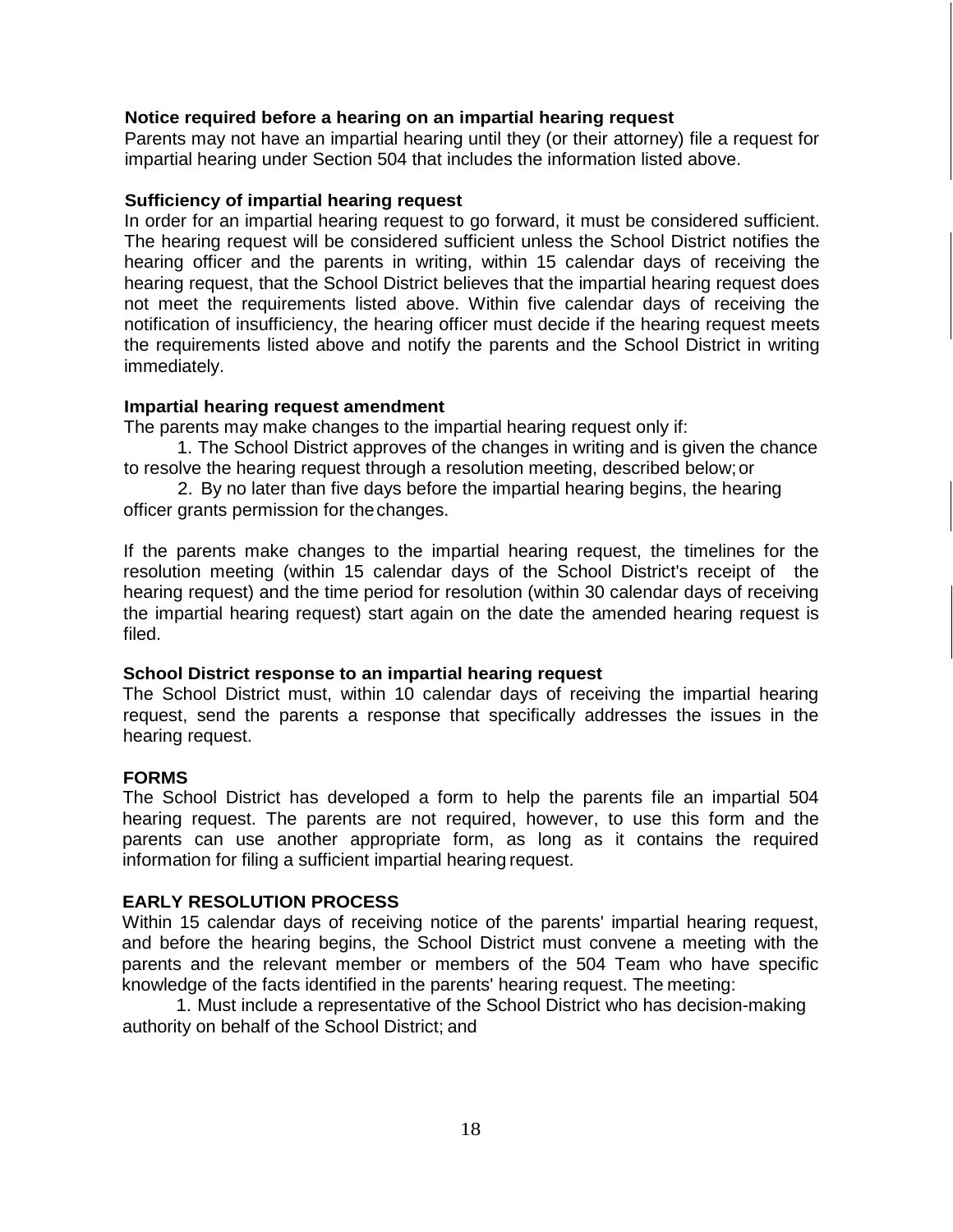2. May not include an attorney of the School District unless the parents are accompanied by anattorney.

The parents and the School District will determine the relevant members of the Team to attend the meeting. The purpose of the meeting is for the parents to discuss the hearing request, and the facts that form the basis of the hearing request, so that the School District has the opportunity to resolve the dispute. The resolution meeting is not necessary if the parents and the School District agree in writing to waive the meeting.

#### **Resolution period**

If the School District has not resolved the impartial hearing request to the parents' satisfaction within 30 calendar days of the receipt of hearing request (during the time period for the resolution process), the impartial hearing may occur. The 45 calendar-day timeline for issuing a final decision begins at the expiration of the 30 calendar-day resolution period, with certain exceptions for adjustments made to the 30 calendar-day resolution period, as described below. Except where the parents and the School District have both agreed to waive the resolution process, the parents' failure to participate in the resolution meeting will delay the timelines for the resolution process and the impartial hearing until the parents agree to participate in a meeting. If after making reasonable efforts, and documenting such efforts, the School District is not able to obtain the parents' participation in the resolution meeting, the School District may, at the end of the 30-calendar-day resolution period, request that the hearing officer dismiss the parents' hearing request. Documentation of such efforts must include a record of the School District's attempts to arrange a mutually agreed upon time and place for the resolutionmeeting.

If the School District fails to hold the resolution meeting within 15 calendar days of receiving notice of the parents' impartial hearing request or fails to participate in the resolution meeting, the parents may ask the hearing officer to order that the 45 calendar-day hearing timeline begin.

#### **Adjustments to the 30-calendar-day resolution period**

If the parents and the School District agree in writing to waive the resolution meeting, then the 45-calendar-day timeline for the impartial hearing starts the next day. After the start of the resolution meeting and before the end of the 30-calendar-day resolution period, if the parents and the School District agree in writing that no agreement is possible, then the 45-calendar-day timeline for the impartial hearing starts the next day.

#### **Written settlement agreement**

If a resolution to the dispute is reached at the resolution meeting, the parents and the School District must enter into a legally binding agreement that is:

1. Signed by the parents and a representative of the School District who has the authority to bind the School District; and

2. Enforceable in any State court of competentjurisdiction.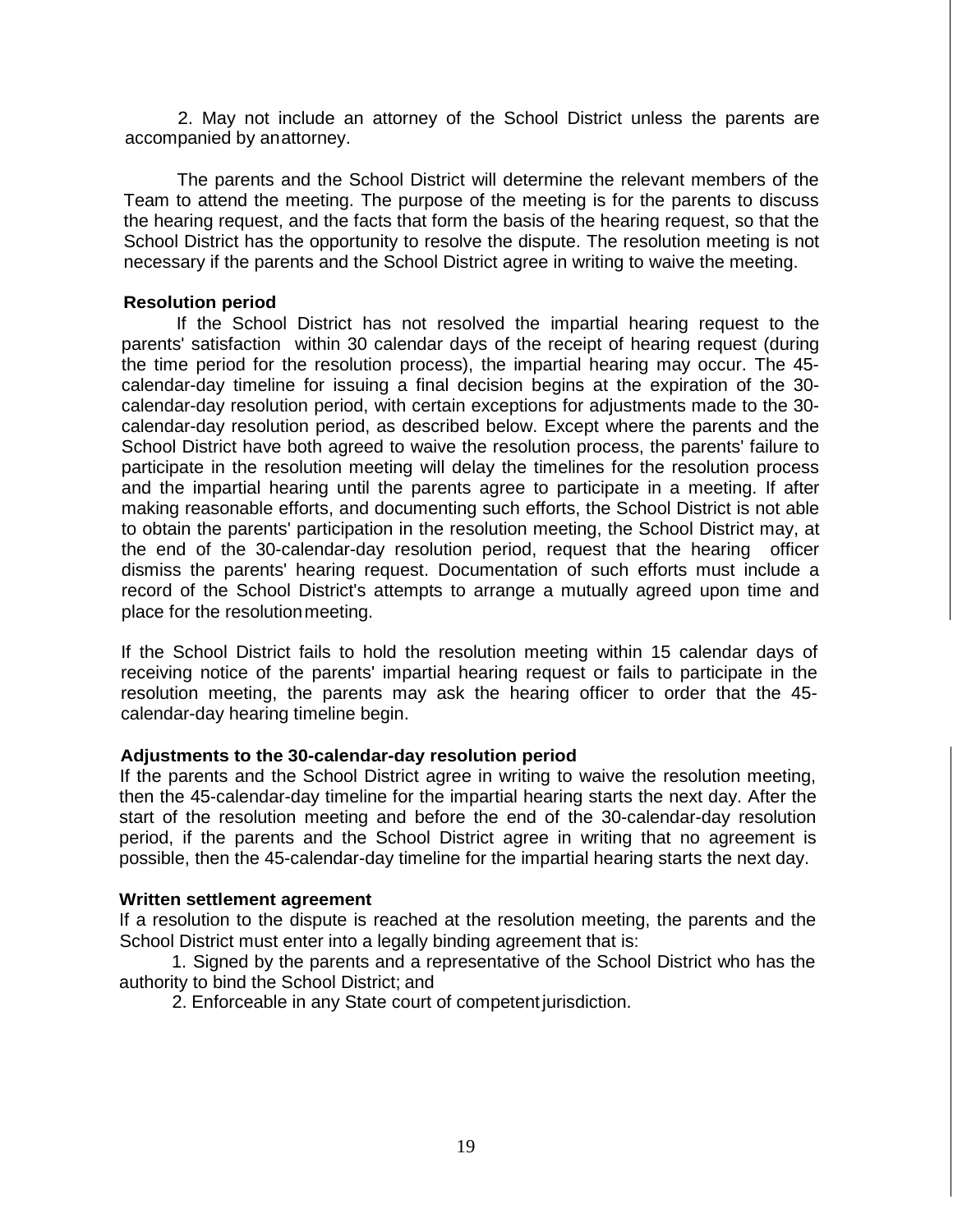#### **Agreement review period**

If the parents and the School District enter into an agreement as a result of a resolution meeting, either the parents or the School District may void the agreement within three business days of the time that both the parents and the School District signed the agreement.

### **IMPARTIAL HEARING UNDER SECTION 504**

#### **General**

As set forth above, when a request for impartial hearing is filed by the parents under Section 504, the parents must be provided an opportunity for an impartial hearing. Should a impartial hearing be required, the hearing will be conducted by the Florida Department of Education through an impartial hearing officer (Administrative Law Judge (ALJ)) with Florida's Division of Administrative Hearings (DOAH) in accordance with applicable Florida Statutes and State Board of Education Rules. Florida has a onetiered impartial hearing system wherein the Florida Department of Education or another State-level agency or entity (other than the School District) is responsible for convening impartial hearings. An appeal from an impartial hearing decision goes directly to a federal district or State circuit court.

#### **Impartial hearing officer (i.e., Administrative Law Judge (ALJ))**

At a minimum, a hearing officer:

1. Must not be an employee of the School District that is involved in the education or care of the student. However, a person is not an employee of the agency solely because he/she is paid by the agency to serve as ahearing officer;

2. Must not have a personal or professional interest that conflicts with the hearing officer's objectivity in the hearing;

3. Must be generally knowledgeable about the provisions of Section 504 and federal and State regulations pertaining to Section 504; and

4. Must have the knowledge and ability to conduct impartial hearings, and to make and write decisions, consistent with appropriate, standard legalpractice.

#### **Subject matter of impartial hearings**

The parents may not raise issues at the impartial hearing that were not addressed in the hearing request, unless the School District agrees.

## **HEARING RIGHTS**

#### **General**

Any party to an impartial hearing under 504 has the right to:

1. Be represented by counsel or to be represented by a qualified representative under the qualifications and standards set forth in Rules 28-106.106 and 28-106.107, F.A.C., or to be accompanied and advised by individuals with special knowledge or training with respect to the problems of students with disabilities, or any combination ofthe above;

2. Present evidence and confront, cross-examine, and require the attendance of witnesses;

3. Prohibit the introduction of any evidence at the hearing that has not been disclosed to that party at least five business days before the hearing;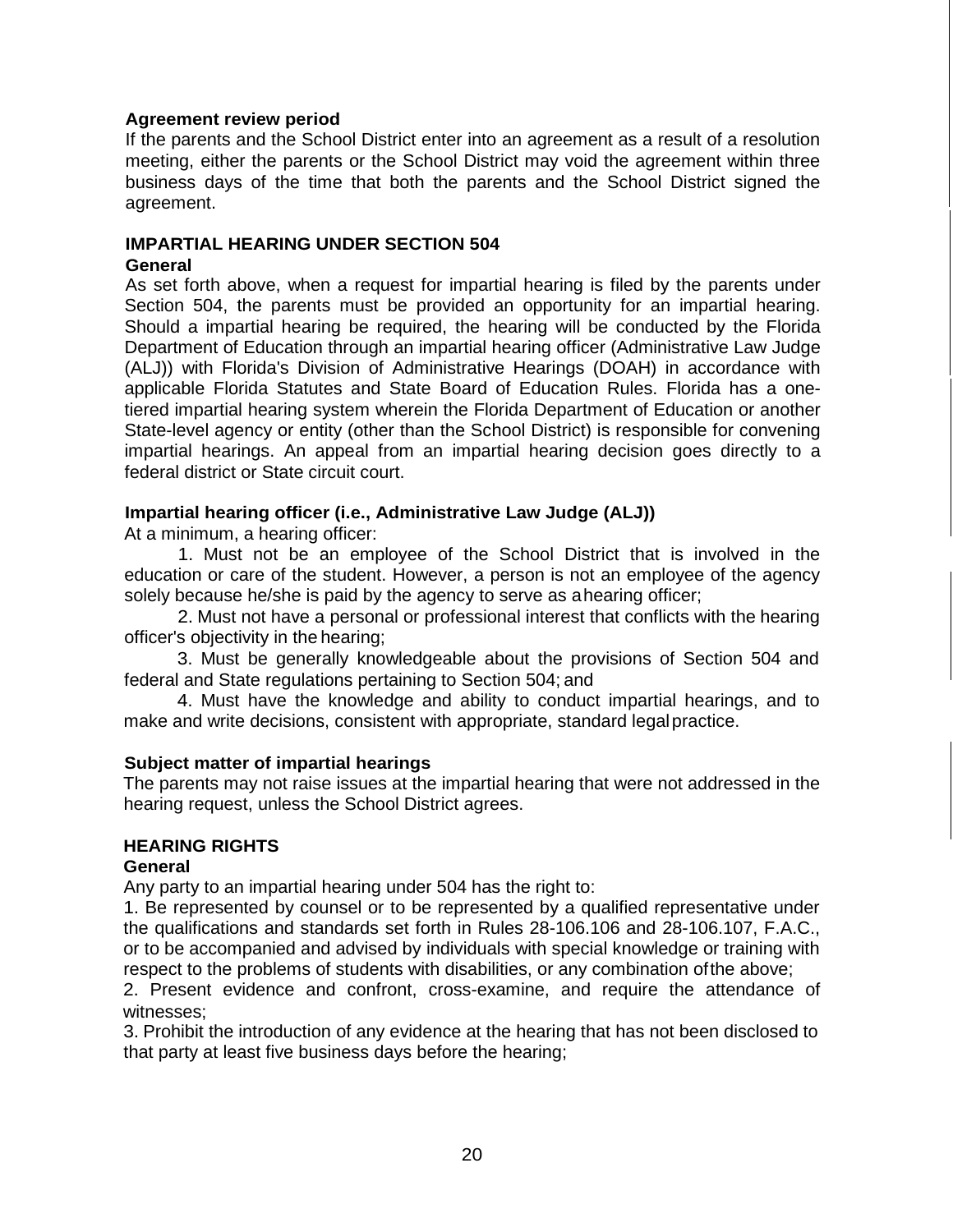4. Obtain a written, or, at the parents' option, electronic, word-for-word record of the hearing; and

5. Obtain written, or, at the parents' option, electronic findings of fact and decisions.

#### **Parental rights at hearings**

The parents must be given the right to:

- 1. Attend any hearingrequested;
- 2. Be represented bycounsel at a hearing; and
- 3. Have the decision made at the hearing reviewed.

#### **APPEALS**

#### **FINALITY OF DECISION; APPEAL; IMPARTIAL REVIEW Finality of impartial hearing decision**

A decision made in an impartial hearing is final, except that either party involved in the hearing may appeal the decision by bringing a civil action, as described below.

#### **TIMELINES AND CONVENIENCE OF HEARINGS AND REVIEWS**

The hearing officer will ensure that not later than 45 calendar days after the expiration of the 30-calendar-day period for resolution meetings or, as described above under the sub-heading **Adjustments to the 30-calendar-day resolution period,** not later than 45 calendar days after the expiration of the adjusted time period:

- 1. A final decision is reached in the hearing;and
- 2. A copy of the decision is mailed to each of the parties.

A hearing officer may grant specific extensions of time beyond the 45-calendar-day time period described above at the request of either party. Each hearing must be conducted at a time and place that is reasonably convenient to the parents and the child.

## **CIVIL ACTIONS, INCLUDING THE TIME PERIOD IN WHICH TO FILE THOSE ACTIONS**

#### **General**

If the parents or the School District does not agree with the findings and decision in the impartial hearing, the parents or the School District has the right to bring a civil action for review of the hearing officer's decision. The civil action may be brought in a State court of competent jurisdiction (a State court that has authority to hear this type of case) or in a district court of the United States without regard to the amount in dispute.

#### **Time limitation**

The party bringing the action for review shall have 90 calendar days from the date of the decision of the hearing officer to file a civil action for review of the decision.